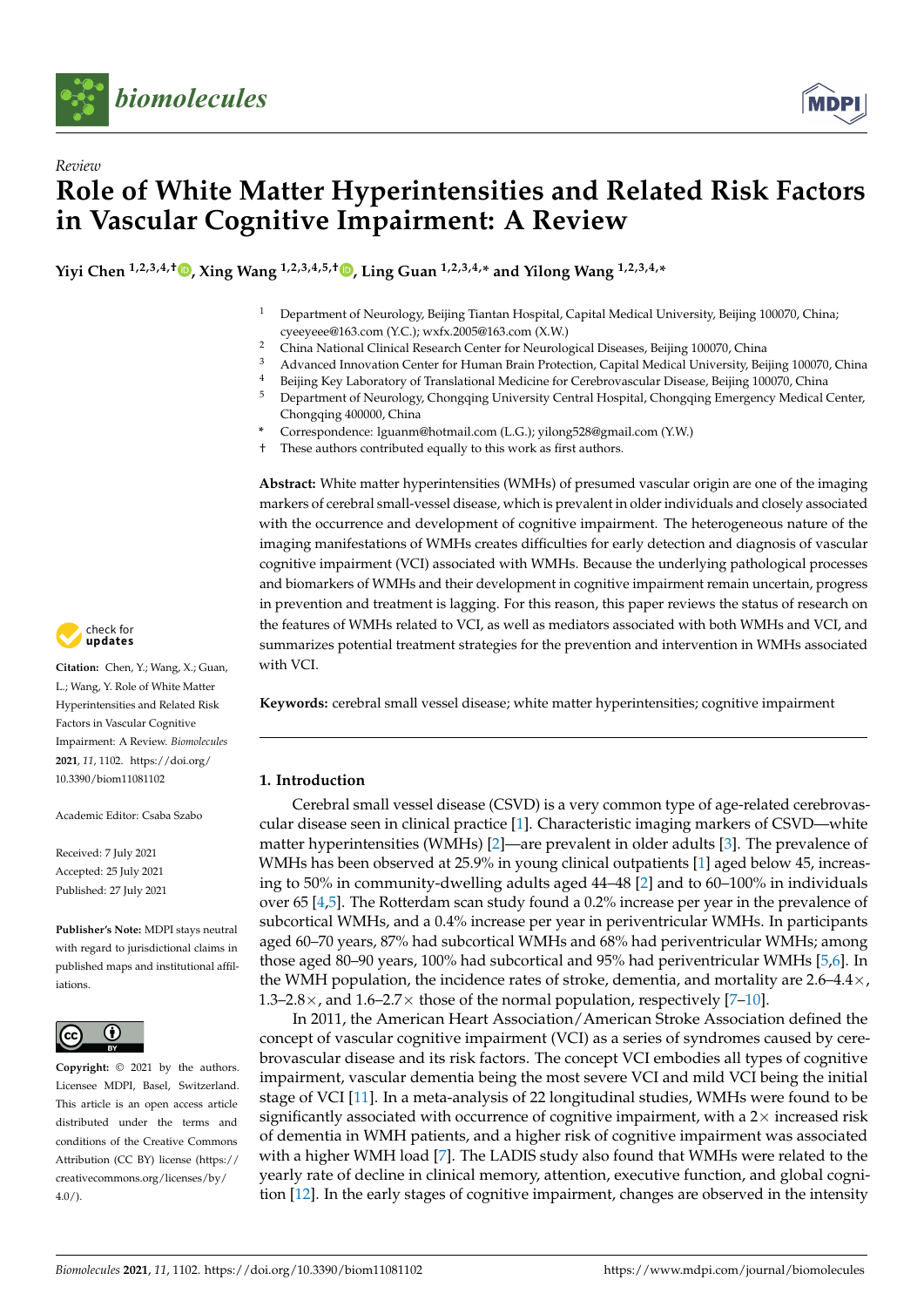of white matter and in the cerebrospinal fluid levels of amyloid beta  $(A\beta_{40/42})$  [\[13,](#page-9-10)[14\]](#page-10-0). Because the baseline severity of WMHs is considered an independent predictor of clinical VCI [\[15\]](#page-10-1), some scholars support the use of WMHs in research as an intermediate marker of cognitive impairment, while clinically they support the detailed screening of those with WMHs for the risk factors for VCI. As outlined above, WMHs are closely associated with the occurrence and development of VCI, and are regarded as a risk factor and independent predictor of VCI. Moreover, they may appear prior to clinical symptoms of cognitive impairment.

In view of this, our review herein aims to summarize: (1) the features of WMHs associated with VCI; (2) several mediators of the association between WMHs and VCI; and (3) plausible therapeutic strategies for VCI with WMHs.

#### **2. Relationship between WMHs and Cognitive Impairment**

VCI-related tissue damage is mostly observed in white matter, less so in gray matter. The histopathology of white matter injury encompasses focal and diffuse lesions, most commonly presenting in combination in various proportions [\[16\]](#page-10-2). A focal lesion is regarded as the result of an acute reaction to regional ischemia, whereas a diffuse white matter lesion is considered an adaptation to abnormal perfusion and physiological conditions within the tissue. Moreover, focal changes may progressively impair the surrounding normal tissues, which would ultimately result in a diffuse abnormality more than 200 times the volume of the original injury, known as a lacunar infarct [\[16\]](#page-10-2). Thus, white matter changes may in part reflect a progressive pathology of normal white matter responding to hemodynamic alterations. Importantly, WMHs may be a late-stage outcome of such white matter changes [\[17\]](#page-10-3).

Fluid attenuated inversion recovery sequences may insufficiently unravel the heterogeneity of WMHs in terms of histopathology. The histological basis of WMHs has been suggested to include diffuse myelin sparse, retaining the subcortical U-shaped fibers, astrocyte hyperplasia, cavernous cell hyperplasia, axonal loss, and enlarged perivascular spaces [\[18](#page-10-4)[,19\]](#page-10-5). Nevertheless, autopsy studies have shown that white matter injuries may present variously, from mildly untangling of matrix to different degrees of myelin and axonal loss [\[20\]](#page-10-6). Although the insensitivity of imaging methods may attenuate the relation between magnetic resonance imaging (MRI) abnormalities and the severity of clinical symptoms, imaging studies have nevertheless found a relation between cognitive impairment and WMHs, mainly involving the severity of the WMHs and their location.

#### *2.1. White-Matter Lesions: Severity*

Measurements of the severity of WMHs is mostly based on WMH volume or a semiquantitative visual grade (the most common being the Fazekas visual grade and the Schelten's grade). Multiple population-based studies have determined the correlation between WMH volume and whole-brain cognitive decline. Cross-sectional studies suggest that a larger volume of WMHs, accompanied by higher Fazekas visual grades, associates with lower functioning of the entire brain or with specific regional cognitive performance deficits, but these studies show a weak evidential effect [\[7,](#page-9-6)[21](#page-10-7)[,22\]](#page-10-8). However, current research reveals that WMHs are particularly relevant to decreased information processing speed and executive function [\[23\]](#page-10-9).

Nevertheless, the visual rating scale has a ceiling effect and cannot accurately reflect WMH changes. The progression of WMHs, rather than their baseline level, is significantly correlated with cognitive decline, and this provides strong evidence for a causal relationship [\[24,](#page-10-10)[25\]](#page-10-11). Therefore, automatic or semi-automatic analyses of WMH variation might better predict cognitive impairment. These augmentation methods obviously reduce intraand inter-rater variation and work-time efficiency in quantifying WMH lesion burden and progression through the use of image algorithms [\[20\]](#page-10-6). Interestingly, clinical observations show that cognitive function in patients with the same WMH volume or visual rating score could be either impaired or preserved. Furthermore, all the abovementioned clinical imag-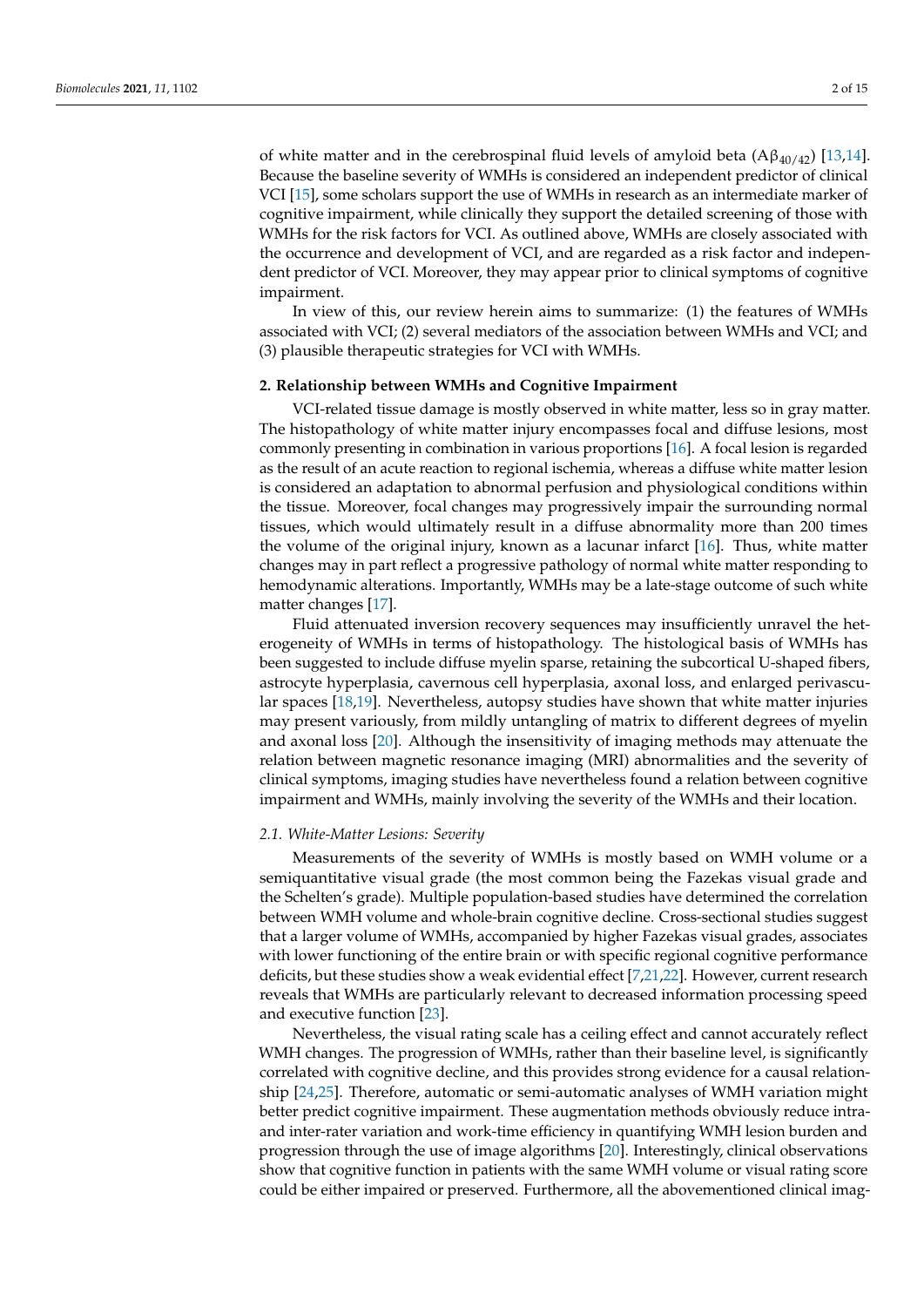ing studies were insensitive to the pathophysiological process and did not elucidate the connection between WMHs or their development and VCI. Consequently, functional magnetic resonance was expected to better characterize the anatomy and functional networks of WMHs and to better evaluate VCI risk. *2.2. White-Matter Lesions: Location*  magnetic resonance was expected to better characterize the anatomy and functional netmy studies were insensitive to the pathophysiology

# 2.2. White-Matter Lesions: Location **secondary, multiple matter in the matter of the microble lacunae**, and micro

VCI is believed to result from interruption of cortico–subcortical and cortico–cortical connections secondarily to diffuse white matter injury, multiple lacunae, and microb-ducing a series of reactions that propagate from local lesions to remote areas of normal leeds [\[15\]](#page-10-1). It is believed that WMHs affect brain tissue beyond the recognized focal lesions,<br>in heritor consistent consistent the inconsentations for the incollections for the inconsistence of means of inducing a series of reactions that propagate from local lesions to remote areas of normal brain. This effect probably accounts for the inconsistent clinical presentations following WMH onset. On one hand, WMHs can cause atrophy in distal, corresponding cerebral cortex via damage to long-range axons that traverse the brain in white matter tracts [\[26\]](#page-10-12) (Figure 1). On the other, WMHs and hippocampal atrophy observed on MRI have shown an additive effect, and periventricular WMHs are correlated with hippocampal atrophy [27,28]. Taken together, these results might explain the effect of lesion location on the deterioration of cognition.

<span id="page-2-0"></span>

Patients with WMHs have greater blood-brain-barrier leakage than do controls in the WMHs, NAWM, and cortical gray matter. Upper middle: WMHs progress, leading to secondary cortical thinning and possibly white-matter tract lesions in the NAWM and WMHs. Upper right: WMHs are present, incident lacunae might appear, secondary cortex is thinned, long-tract degeneration worsens, and major attentional networks and their hubs have been injured. (4) The three commonly studied attention networks and their hubs are interrelated. The default-mode network (DMN) includes the medial prefrontal cortex (mPFC) and posterior cingulate cortex (PCC) as major hubs. The frontoparietal control network (FPCN) includes the dorsolateral prefrontal cortex (dLPFC) and the posterior parietal cortex (PPC) as major hubs. The dorsal attentional network **Figure 1.** The association between white-matter hyperintensities (WMHs) and cognitive impairment: insights from imaging. Upper left: Interstitial fluid increase leads to WMHs and affects the normal-appearing white matter (NAWM) around it. (DAN) includes the frontal eye fields (FEF) and the area around the intraparietal sulcus (IPS) as major hubs [\[29\]](#page-10-15).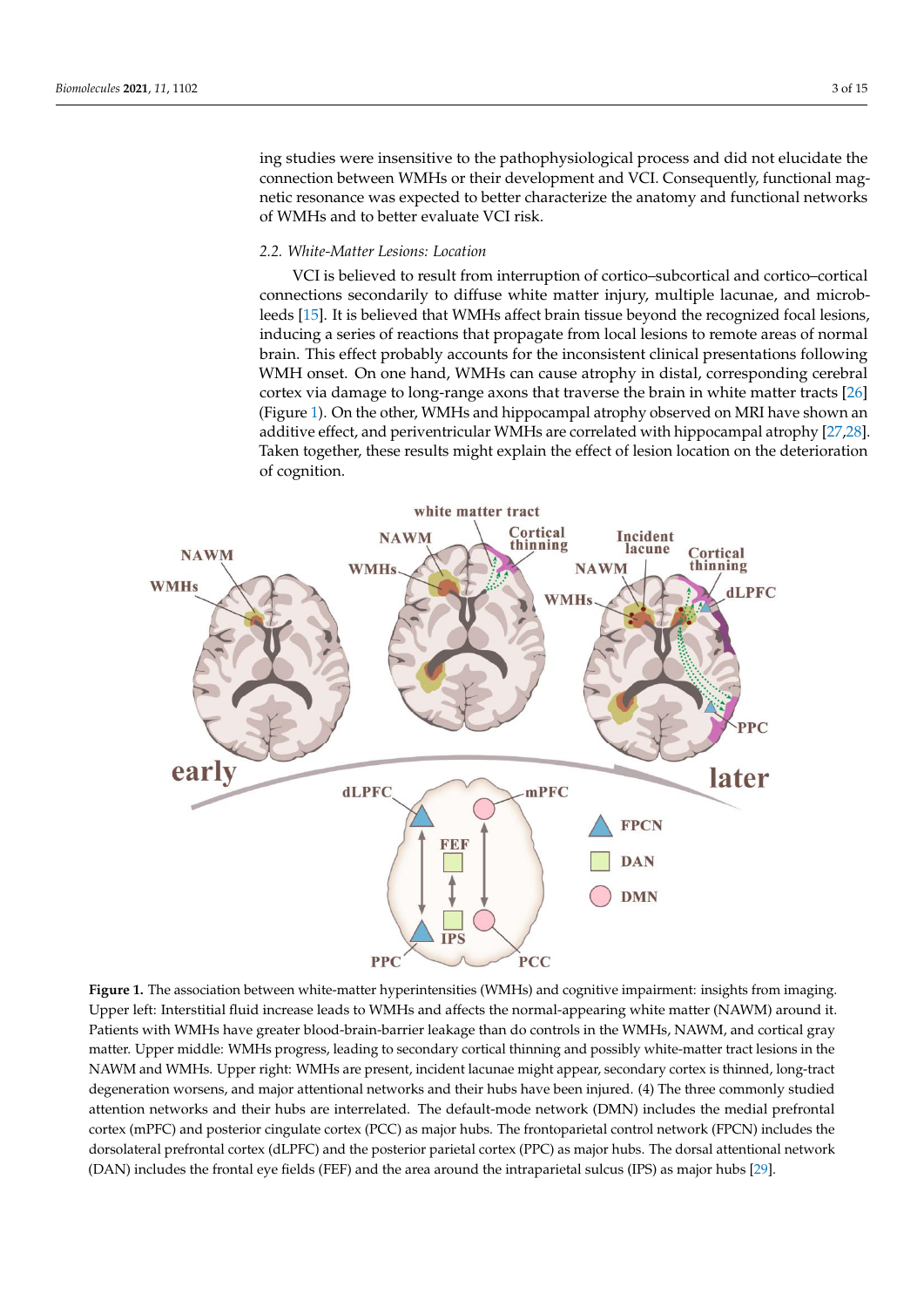Moreover, WMHs at specific locations have been found to be better related to cognitive impairment than WMH volume, particularly impairment of executive function and episodic memory. The anatomic locations closely associated with the potential of WMHs to induce cognitive decline include the thalamus, striatum, and connections between the frontal or parietal lobes and the occipital lobe [\[30\]](#page-10-16). One study of stroke patients showed that frontal WMHs are associated with executive dysfunction, while temporal WMHs are associated with memory disorder. WMHs in the left dorsolateral prefrontal cortex are related to decreased performance in a working memory task. Lesions along the cholinergic pathway have also been shown to be related to memory impairment. WMHs indicate damage to the connecting nodes within the brain's functional network, which leads to disorders of the sub-frontal cortical pathway, including conduction by the cholinergic white matter bundle, as well as reduction of the long-range connections among three major attention networks: the default mode network (DMN), the frontoparietal control network (FPCN), and the dorsal attention network (DAN), along with their hubs (Figure [1\)](#page-2-0) [\[29,](#page-10-15)[31\]](#page-10-17).

With the deepening of understanding, a theory of damage to white-matter integrity emerges based on WMH results, which reflect damage to both anatomical structures and functional networks. Loss of white-matter integrity often appears in normal-appearing white matter (NAWM) near WMHs prior to becoming evident on MRI, and related to VCI [\[32](#page-10-18)[,33\]](#page-10-19). Recently, nuclear resonance diffusion tensor imaging (DTI) has been used to evaluate white matter integrity and its parameters, which are associated with the severity of CSVD in a graded manner. Brain fractional anisotropy and mean diffusibility have proved to be sensitive indicators of Mini-Mental State Examination (MMSE) and executive function outcomes [\[34\]](#page-10-20). Moreover, DTI can map neuronal circuits for cognition. For example, the Papez circuit connects the anterior thalamic nucleus, mammillary body, and hippocampus, and is composed of the superior longitudinal fascicle, fornix, and mammillothalamic tract; all of these are in the periventricular white matter and are vulnerable to periventricular white-matter lesions [\[34\]](#page-10-20).

Most longitudinal studies suggest that the relationship between WMHs and cognitive impairment is more pronounced in periventricular regions than in non-periventricular, which might be due to periventricular fibers implementing long-range association transmission, inter-hemispheric transmission, and long projections generally, while deep white matter transmission involves relatively short association fibers in specific encephalic regions. In terms of the anterior-posterior axis, anterior white matter lesions may be associated with decreased processing speeds, while in posterior areas they may be associated with impaired visual-constructional function [\[35,](#page-10-21)[36\]](#page-10-22). In addition, the spatial distribution of other imaging biomarkers of CSVD, including lacunar infarcts and cerebral microbleeds, could also result in various neuropsychological symptoms and should be noted. For example, those located at the basal ganglia or thalamus possibly disrupted the connectivity to the prefrontal cortex and resulted in executive dysfunction or impaired processing speed [\[37,](#page-10-23)[38\]](#page-10-24). A longitudinal study with an 18-month follow-up period compared first-ever lacunar stroke patients with and without mild VCI and showed that significant WMH changes during intervals were observed in both groups; however, at baseline, patients with mild VCI experienced marked progressive gray matter atrophy in the frontal and temporal cortices and subcortical regions, such as pons, caudate, and cerebellum, compared with those without VCI [\[39\]](#page-11-0). The signs of cognitive deficit are proposed to be only significant in patients with severe disruption of white matter integrity; these patients are thought to exhibit a "threshold effect," and such a non-linear relationship between the integrity of white matter and WMHs can at least partly explain the presence of extensive WMHs in patients without symptoms. In view of this, when considering the influence of topographical distributions of lesions on increased risk of VCI, the extent of neuroimaging markers of CSVD (i.e., the existing WMHs, lacunar infarcts, cerebral microbleeds, or atrophy) should be considered all together in evaluation.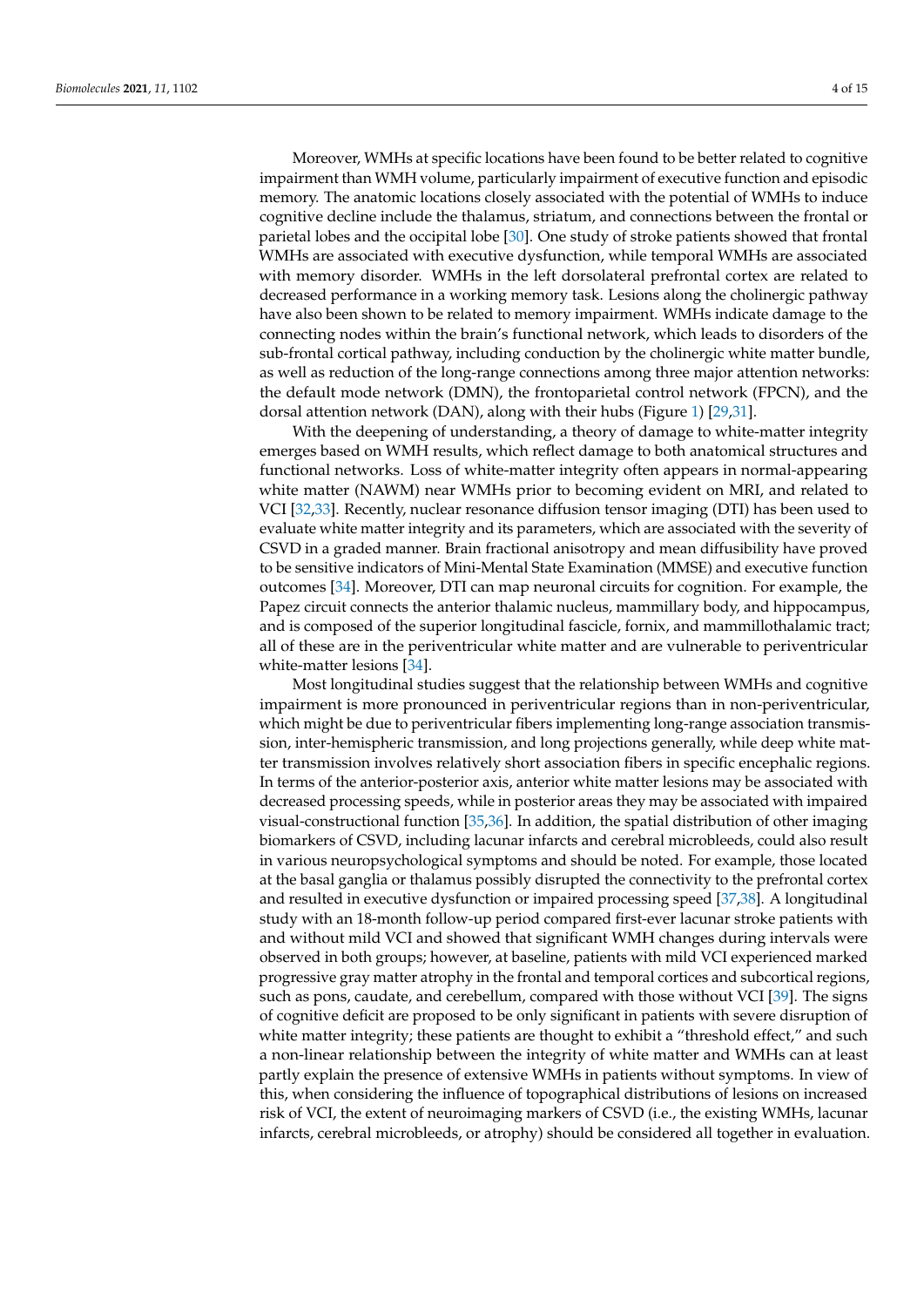## **3. Risk Factors Linking WMHs to VCI**

# *3.1. Blood-Brain-Barrier (BBB) Function*

Pathological studies suggest that BBB dysfunction and interstitial fluid accumulation around cerebral blood vessels, especially small arteries, might represent the early pathological changes that lead to WMHs. Dynamic contrast-enhanced magnetic resonance imaging (DCE-MRI) is therefore widely used as an indicator of WMHs, as well as for assessing the functional integrity of the BBB [\[40\]](#page-11-1). Additionally, many WMH studies have confirmed that BBB damage is related to the development of VCI [\[41\]](#page-11-2). Previous studies have found that substances in the blood of patients with WMHs, such as fibrinogen and immunoglobulin, can enter the brain parenchyma via capillaries, which led to the insight that patients with WMHs have BBB dysfunction or damage. Further, plasma components leak into intervascular and perivascular tissues through a dysfunctional BBB or through damaged endothelial cells in perforating arteries to cause neuronal damage. This is regarded as one of the pathogenic mechanisms of WMHs. Other studies suggest that BBB permeability increases with normal aging, which itself may be an important mechanism in the initiation or worsening of CSVD, an age-related disease. A cohort study concluded that BBB dysfunction is the core mechanism behind CSVD and dementia, given that leakage of the BBB in the regions of WMHs was increased and predicted future cognitive deterioration [\[40](#page-11-1)[–43\]](#page-11-3).

Although we believe that the BBB exerts a crucial role in the development of WMHs, the molecular mechanism thereof remains to be unraveled. Mounting evidence suggests that BBB disruption leads to circulating neurotoxic molecules entering the brain, compromised clearance of neurotoxic molecules (e.g., increased amyloid precursor protein expression and  $\text{A}$ β clearance disorder), abnormal energy metabolites and nutrient delivery, and aberrant expression of growth factors, matrix molecules, pro-inflammatory mediators, and vascular receptors, all of which may result in synaptic and nerve-ending dysfunction, finally influencing cognitive functions [\[44,](#page-11-4)[45\]](#page-11-5). Multiple studies on rats fed with high energy diets, especially diets rich in saturated fats and cholesterol, have found increased BBB permeability along with cognitive dysfunction, indicating a link between up-regulated lipid metabolism, the BBB, and cognitive function [\[46](#page-11-6)[,47\]](#page-11-7).

To date, advanced imaging technologies that detect neural metabolites, metabolic states, or molecular profiles in the brain include fluoro-deoxyglucose positron emission tomography (FDG-PET), P-glycoprotein (P-gp)-PET, amyloid β-protein (Aβ)-PET, microtubule-associated protein tau-PET, and proton MR spectroscopy  $(^1H-MRS)$ . These are powerful imaging tools, and the combination of imaging techniques and biological processes is expected to help us better understand the pathophysiology of WMH and its involvement with VCI [\[44\]](#page-11-4). For example,  ${}^{1}$ H-MRS, which measures the neuronal metabolites creatine and N-acetylaspartyl compounds in white matter, is a more reliable determinant of the cognitive consequences of VCI pathology than is white-matter lesion load [\[48\]](#page-11-8). Additionally, radioactive iodized tracers have been used to show fluid, soluble metabolites (including soluble  $A\beta$ ), and tracers flowing along the cerebral artery wall, which, although currently used mainly in animal experiments, may be applied to clarify the pathophysiological process of cognitive impairment associated with WMHs [\[49\]](#page-11-9).

## *3.2. Inflammatory Biomarkers*

Neuroinflammation contributes to white-matter damage, which further promotes cognitive dysfunction. Mounting evidence indicates that neuroinflammation plays a key role in the process of cognitive decline. Systemic inflammatory markers such as C-reactive protein, tumor necrosis factor-alpha (TNF-a), and interleukin-6 (IL-6) are all implicated in cognitive decline [\[50\]](#page-11-10). Hypothesized mechanisms have advanced to explain neuroinflammationinduced cognitive decline, including signal transduction by the Receptor for Advanced Glycation End Products (RAGE). Activation of RAGE, which is expressed on microglia and neurons in the central nervous system, including the hippocampus, entorhinal cortex, and superior frontal gyrus, enhances nuclear factor-kappa B (NF-κB)-dependent transcription, which is a key regulator of proinflammatory cytokine release, and might ultimately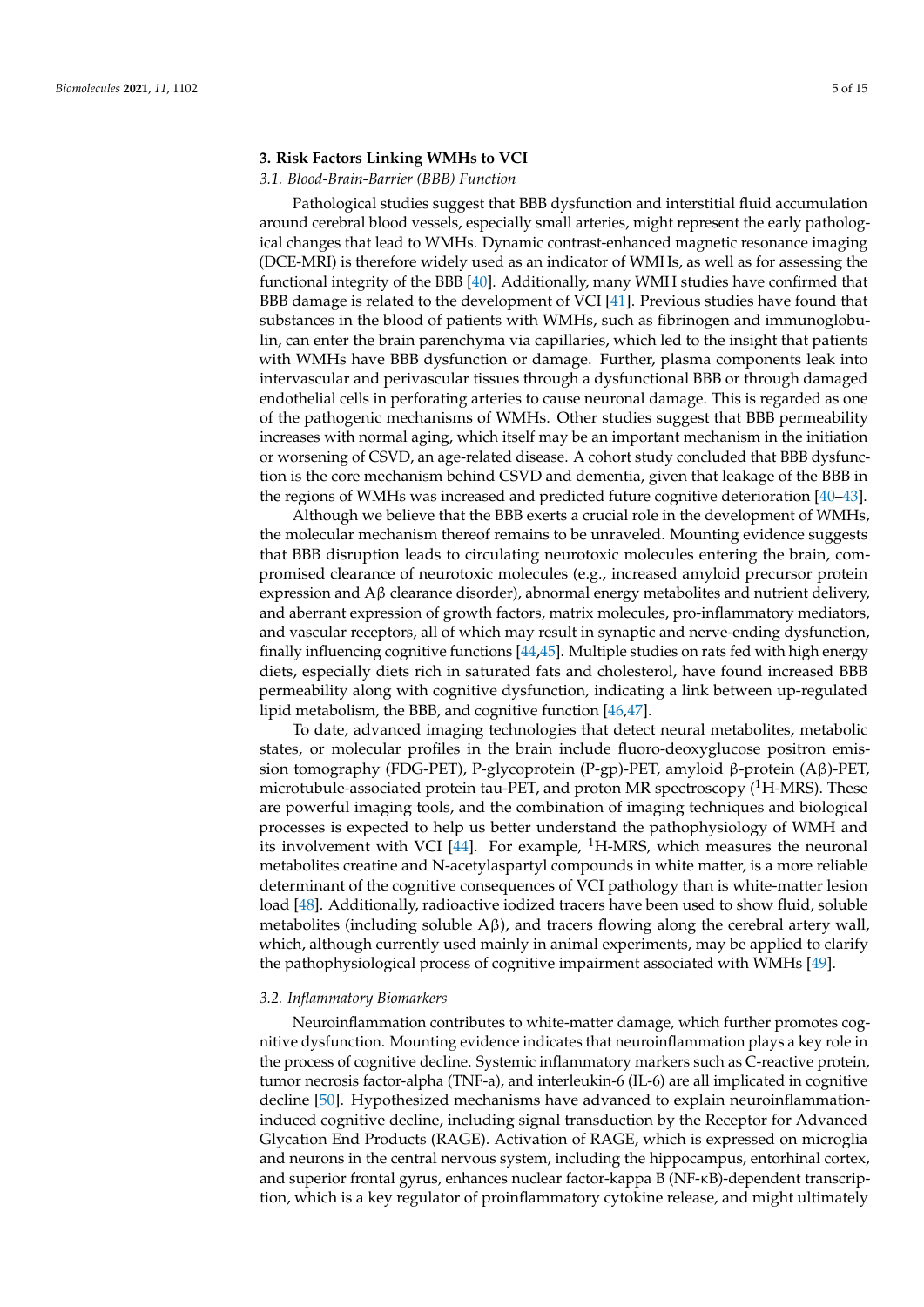cause brain damage and affect cognitive ability [\[51\]](#page-11-11). In addition,  $\mathbf{A}\beta$  peptide activates cyclooxygenase-2 (COX-2) dose-dependently, and treatment with COX-2 inhibitors or ibuprofen have showed preventive effects that indicate non-steroidal anti-inflammatory drugs may be effective for lessening the risk of dementia [\[52\]](#page-11-12). Previous studies have shown that high expression of Tumor Necrosis Factor- $\alpha$  (TNF- $\alpha$ ) and interferon- $\gamma$  (IFN- $\gamma$ ) activates inducible nitric oxide synthase, which mediates inflammation and endothelial damage in cerebral microvascular structures, which would then appear as WMH on MRI and eventually lead to the progression of VCI [\[53\]](#page-11-13).

# *3.3. Cerebral Aβ and Tau Burden*

Unlike the previously mentioned small-vessel-disease-related WMHs, which are associated with spared subcortical U-shaped fibers, WMHs have extended to include the U-fibers in a PSEN1 mutation carrier, a genetic form of Alzheimer's disease (AD) [\[54\]](#page-11-14).  $A\beta$ dysmetabolism has been associated with reduced microstructural integrity and WMHs, effects limited to WMH areas and not observed in NAWM regions [\[55\]](#page-11-15). Specifically, the association has been found between cerebral amyloid burden and WMHs located in the posterior periventricular regions and the splenium of the corpus callosum [\[56\]](#page-11-16). Also, in those with cognitive impairment but not dementia, a possible synergistic effect has been observed between cerebral amyloid burden and WMH in cases of worsening cognition [\[57\]](#page-11-17). However, whether amyloid pathology shows a causal link with WMH progression and is associated with eventual VCI remains unclear due to lack of data, although tau protein has been implicated in the association of WMHs with impairment of cognition. Increased tau, measured by AV1451 uptake, has been preferentially elevated in bilateral inferior temporal brain regions and independently associated with CSVD burden (including WMHs, lacunas, and microbleeds) regardless of  $A\beta$  levels. Meanwhile, tau is presently considered the final common pathway by which either  $A\beta$  or WMHs leads to VCI. It should be noted that in patients with VCI, impaired cognitive functions associated with tau have been demonstrated in language and general cognition rather than in memory, which has been most affected in AD [\[58\]](#page-11-18). These results raise the question of whether tau accumulation may be differentiated from its role in AD spectrum disorders in relation to WMHs and VCI. It is possible that accumulated tau contributes to VCI either by triggering continuous neurotoxic processes and vascular damage including WMHs, or by its local cumulative effects on the interruption of the cholinergic pathway [\[59\]](#page-11-19) in combination with the microstructural alterations of WMHs [\[60\]](#page-11-20). Recent findings have shown that cells in the CNS can release extracellular vesicles (EVs), which are a series of tiny double-membrane structures (20–2000 nm) with membrane-related interaction regions [\[61\]](#page-11-21), filled with different molecular materials (including proteins, lipids, DNA, and various RNA species). EVs target nerve cells and blood vessel cells through a very dynamic and adaptable cell-cell communication mechanism, and change the function of cells through the delivery of substances, thereby participating in the process of mediating neurovascular regeneration and remodeling, anti-apoptosis, and anti-inflammation and other processes [\[62\]](#page-11-22). Increased evidence has shown that specific proteome changes in EVs, and these changes in the biogenic origin of EVs are closely related to the occurrence and development of cognitive impairment, blood perfusion, and cell apoptosis [\[63](#page-12-0)[,64\]](#page-12-1). However, their roles in the occurrence and development of WMHs, as well as their biomarker potential in predicting VCI risks or as a therapeutic approach for VCI in WMH patients, are promising and should be further examined.

#### *3.4. Metabolic Abnormalities*

Insulin receptors are highly expressed in cognition-related regions of the brain, as well as within the BBB. In mouse models of diabetes, decreased brain insulin signaling raised the levels of tau phosphorylation and of  $\mathbf{A}\beta$  peptide, both of which are biomarkers of cognitive impairment. Of note, metabolic changes in diabetes affect white matter tissue, in line with the observation that persons with diabetes have a higher prevalence of WMHs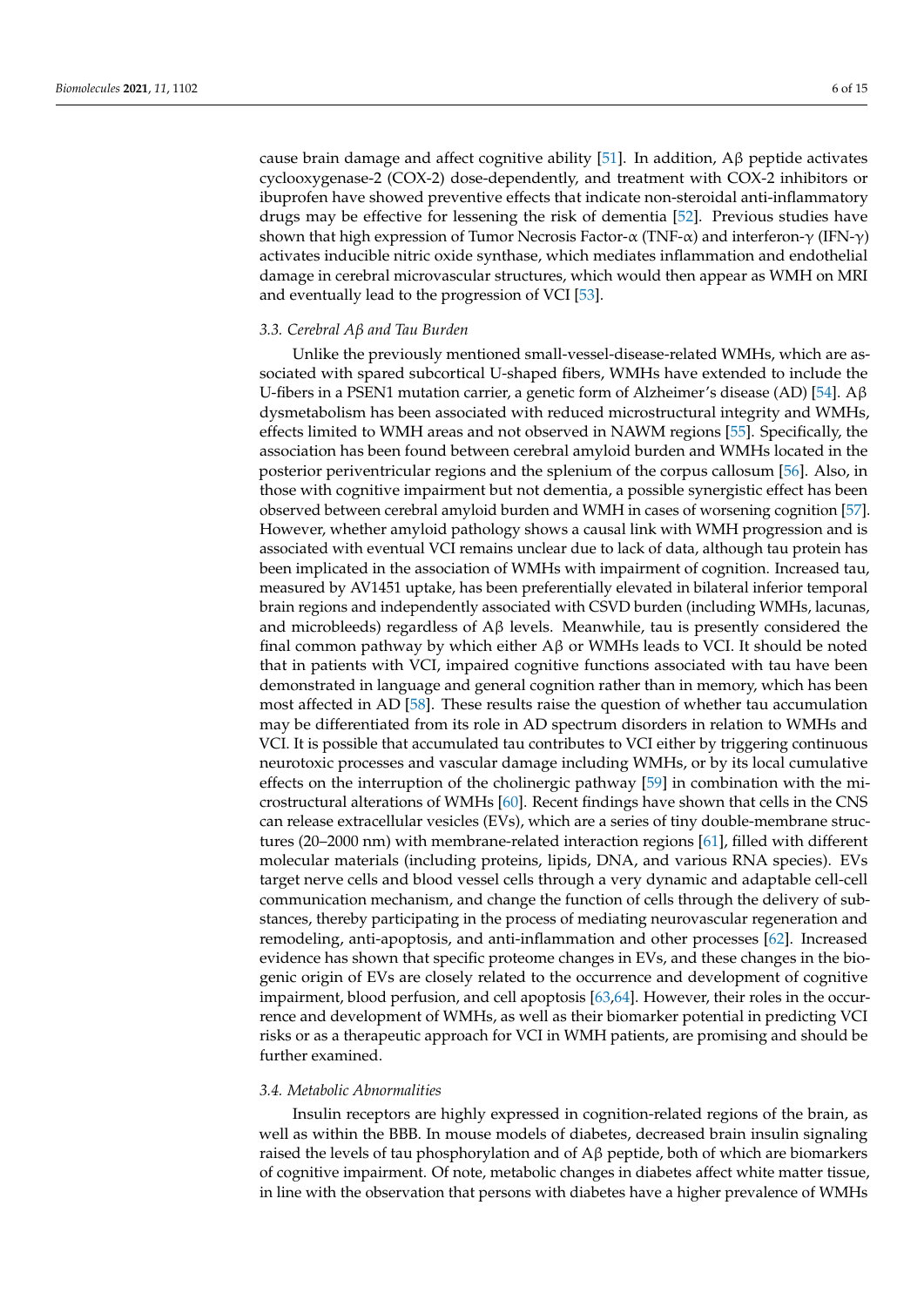and cognitive decline than do those without [\[65\]](#page-12-2). Hyperglycemia increases the production of reactive oxygen species [\[66\]](#page-12-3) and inflammatory cytokines [\[67\]](#page-12-4), which induces endothelial impairment and is associated with higher WMH volumes [\[68\]](#page-12-5). In rats with impaired fasting glycemia, white-matter lesions developed prior to type-2 diabetes mellitus (DM) onset [\[69\]](#page-12-6). In a type-2 DM animal model, white matter integrity was disrupted in a time-dependent manner, possibly due to injured oligodendrocytes and the resulting demyelination [\[69\]](#page-12-6). DM and prediabetes both associated with the white-matter connection network [\[70](#page-12-7)[–72\]](#page-12-8). Therefore, altered insulin signaling or abnormal glucose metabolism may be a factor in cognitive impairment and involve the development and progression of WMHs, but more research is needed to decode how white matter injury and cognitive decline are directly linked to insulin resistance and hyperglycemia.

Obesity is considered an independent risk factor for worsening cognition [\[73\]](#page-12-9). After bariatric surgery, a study found significant improvements in memory function 24 months postoperatively compared with obese controls [\[74\]](#page-12-10). Compared to non-obese people, obesity is associated with a reduction in total brain volume and white matter integrity [\[75\]](#page-12-11). Mouse model studies have shown that diet-induced obesity raises the level of reactive oxygen species in the brain, and cognitive dysfunction following the development of obesity may be caused by increased oxidative stress [\[76\]](#page-12-12). Moreover, patients with metabolic syndrome have a higher brain fatty acid intake and more fatty acid accumulation in white matter than in other brain regions, with white matter showing the highest average percent increase [\[75\]](#page-12-11). Lipid oxide variation consistent with higher soluble epoxide hydrolase activity is considered a marker of VCI, a correlation that can partly be explained by the observed periventricular subcortical white matter damage [\[77\]](#page-12-13). The precise mechanism of deep or periventricular WMH formation exhibits some heterogeneity [\[78\]](#page-12-14). A population-based cohort study showed that a greater waist-to-hip ratio (WHR, an indicator of visceral fat) was independently related predominantly to deep white matter burden, and mediation analyses suggested that this association was via a raised level of proinflammatory cytokines [\[79\]](#page-12-15). Using data from UK Biobank, a functional MRI study revealed interaction effects between the burden of periventricular WMHs in obesity (grouped by WHR) and functional connectivity in the orbitofrontal cortex, which controls inhibitory behavior [\[80\]](#page-12-16). Others than that, a mediation effect of WHR was found between processing speed and total WMH burden [\[81\]](#page-12-17). The total WMH burden and the amount of WMHs in deep or periventricular brain regions are not independent. These studies collectively suggest a detrimental effect of both WMHs and obesity on cognition. These inconsistent results may provide a rationale for exploring the link between the spatial distribution of WMHs and cognition in persons with obesity.

# *3.5. Other Vascular Risk Factors for WMHs-Related Cognitive Deficit*

The spontaneously hypertensive, stroke-prone rat (SHRSP) is an animal model that exhibits essential hypertension, stroke and features of the histological changes of CSVD, including endothelial damage and BBB leakage [\[82\]](#page-12-18). The learning/memory dysfunction observed in SHRSP can be partly attributed to an impaired cerebral neurotransmitter system resulting in reduced acetylcholine and choline levels in the cortex, as well as to thrombosis resulting from structural changes (blood components and blood velocity in vessels) resulting from prolonged hypertension [\[83\]](#page-12-19). Although with complex confounding variables, especially aging, hypertension and increased arterial stiffness and impaired WMH microstructure interact in a vicious cycle [\[84,](#page-12-20)[85\]](#page-12-21). In hypertensive elderly persons, WMH volumes increased in both normotensive controls and hypertensive groups at almost two years follow-up, and a significant linear trend in WMHs volume progression was found, being highest in the hypertensive group, followed by the treated hypertensive group, and lowest in the normotensive group [\[86\]](#page-12-22). In hypertension, hypoperfusion in either whole brain or discrete brain regions was found, adding to the complexity of hemodynamic variation over a lifetime [\[87\]](#page-12-23). Hypoperfusion is one of the etiologies of VCI [\[88\]](#page-12-24). At midlife (40–65 years), hypertension is significantly associated with an increased risk of both late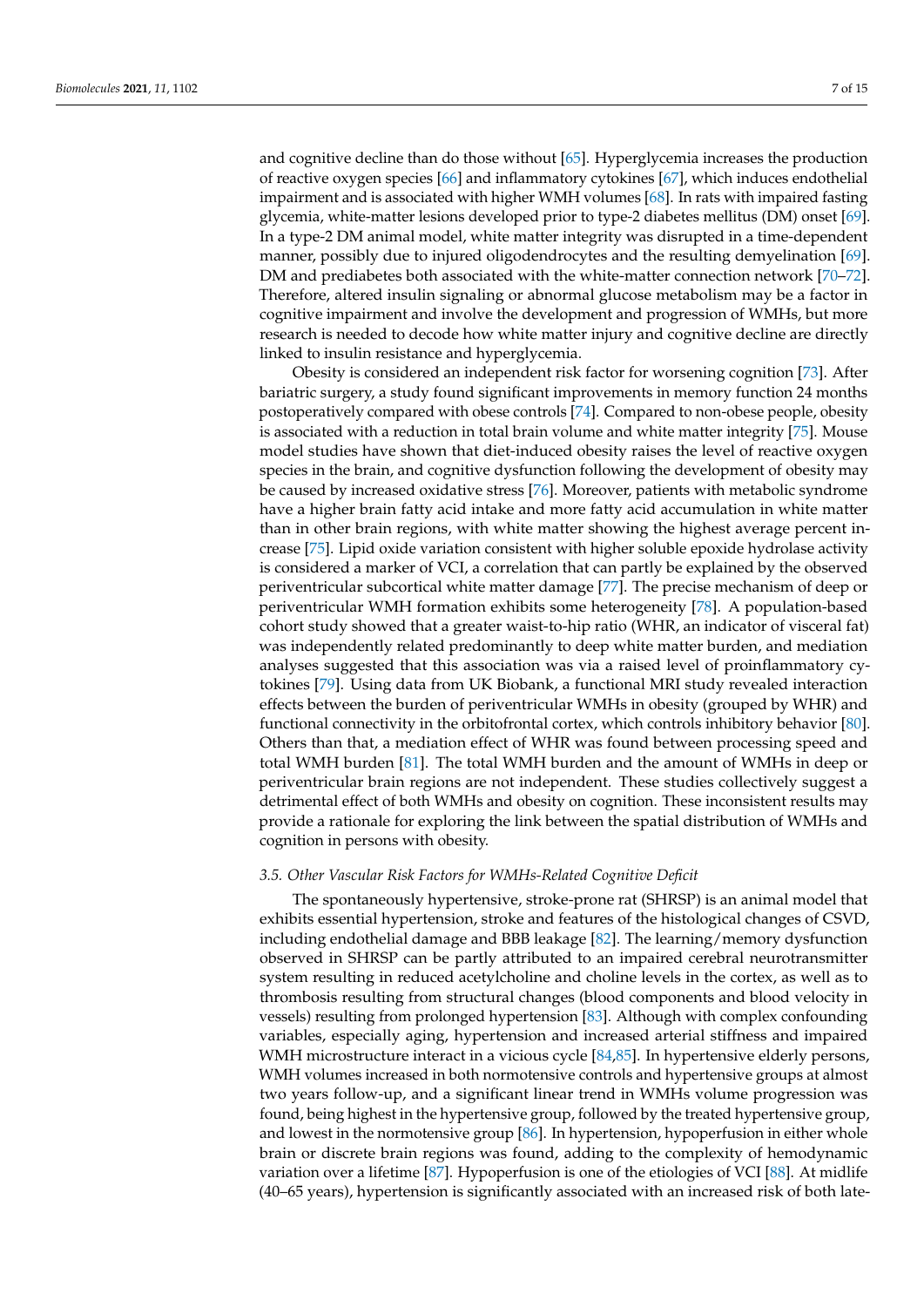life cognitive impairment and dementia [\[89](#page-13-0)[,90\]](#page-13-1), WMH progression [\[91\]](#page-13-2), and disrupted white-matter integrity [\[92\]](#page-13-3). It is therefore plausible that hypoperfusion is a potential culprit in later phases. The association during aging between blood pressure profiles and WMHs, and their involvement in VCI, remains in need of more insight and better definition.

Additionally, several lines of evidence suggest that plasma homocysteine (Hcy) concentrations strongly associate with WMHs in a dose-dependent manner. Hcy-lowering therapy has significantly slowed the progression of WMHs, and Hcy can lead to alterations within the blood vessel wall. The main mechanisms responsible for these modifications include direct endothelial damage attributed to increased oxidative stress and proinflammatory effects [\[93](#page-13-4)[–95\]](#page-13-5). Hyperhomocysteinemia is correlated with cognitive impairment, especially in frontal-executive function [\[96\]](#page-13-6). In elderly persons with WMHs, positive correlations were found between elevated plasma Hcy levels and the severity of WMHs and cognitive impairment [\[97\]](#page-13-7).

Finally, local factors within the vasculature such as shear stress or platelet function are vital to vascular homeostasis. Hemodynamic changes such as low carotid wall shear stress (specifically, diastolic wall shear stress) are associated with WMHs and cognitive impairment [\[98](#page-13-8)[,99\]](#page-13-9). White-matter lesions accompanied by cognitive decline are also considered to be linked to activation of platelet function [\[100\]](#page-13-10). In contrast to these factors, diagonal ear lobe crease (DELC) has been proposed as a marker for atherosclerotic disease [\[101](#page-13-11)[,102\]](#page-13-12). Interestingly, DELC was more frequently found in persons with VCI than in cognitionnormal persons. In those with cognition impairment, the presence of DELC may predict a greater WMHs burden and Aβ positivity [\[103\]](#page-13-13).

## **4. Treatment of Cognitive Impairment Associated with WMHs**

This can be divided into primary prevention and secondary prevention. The primary prevention strategy aims to maintain factors of health and eliminate WMH-associated risk factors before cognitive symptoms occur. The secondary prevention strategy begins after cognitive or emotional symptoms become apparent, with the goal of preventing further deterioration to dementia [\[20\]](#page-10-6).

Because the severity of WMHs correlates with the development of VCI, treatment that aims to attenuate WMH progression to prevent the occurrence or development of VCI seems reasonable. Instead of non-modifiable risk factors such as age, sex and genetic variations, the manageable risk factors for WMHs including blood pressure variability, DM, dyslipidemia, smoking, and obesity should also be valued as controllable components for VCI.

Although a strict target (systolic pressure < 120 mm Hg) provides benefits in slowing WMH progression, studies with such a focus have shown inconsistent effects on cognition [\[104–](#page-13-14)[106\]](#page-13-15). Therefore, expert consensus advocates that blood pressure control should be initiated at >140/90 mm Hg and that a tight treatment goal could be considered together with careful side-effect evaluation and monitoring for cerebral hypoperfusion in middleaged and older adults with vascular risk factors. Importantly, in patients with concomitant cerebral vascular disease, the intensity of therapy should be further reevaluated [\[107](#page-13-16)[,108\]](#page-13-17). Youth onset [\[109\]](#page-13-18) and midlife onset [\[110\]](#page-13-19) of type-2 DM have both been associated with higher risk of cognitive impairment, especially in executive function, working memory, and global cognitive score, possibly due to the loss of hippocampal and whole-brain volume [\[111\]](#page-13-20). However, convincing data that glycemic control reduces the risk of dementia or cognitive decline is lacking [\[112\]](#page-14-0). Impaired glucose metabolism has accelerated brain aging compared with normal, from 2.3 to 10.4 years [\[70\]](#page-12-7). Meanwhile, considering glycemic control protects multiple target organs (e.g., eyes and kidney), active intervention against dysglycemia should focus on the preservation of brain networks and cognitive function.

Metabolic syndrome is a cluster of abnormalities that includes hypertension, insulin resistance, abdominal obesity, and dyslipidemia [\[113\]](#page-14-1). In addition to elevated blood pressure and hyperglycemia, both abdominal obesity and dyslipidemia have shown associations with WMHs and VCI. Randomized, controlled clinical trials of lipid-lowering therapy for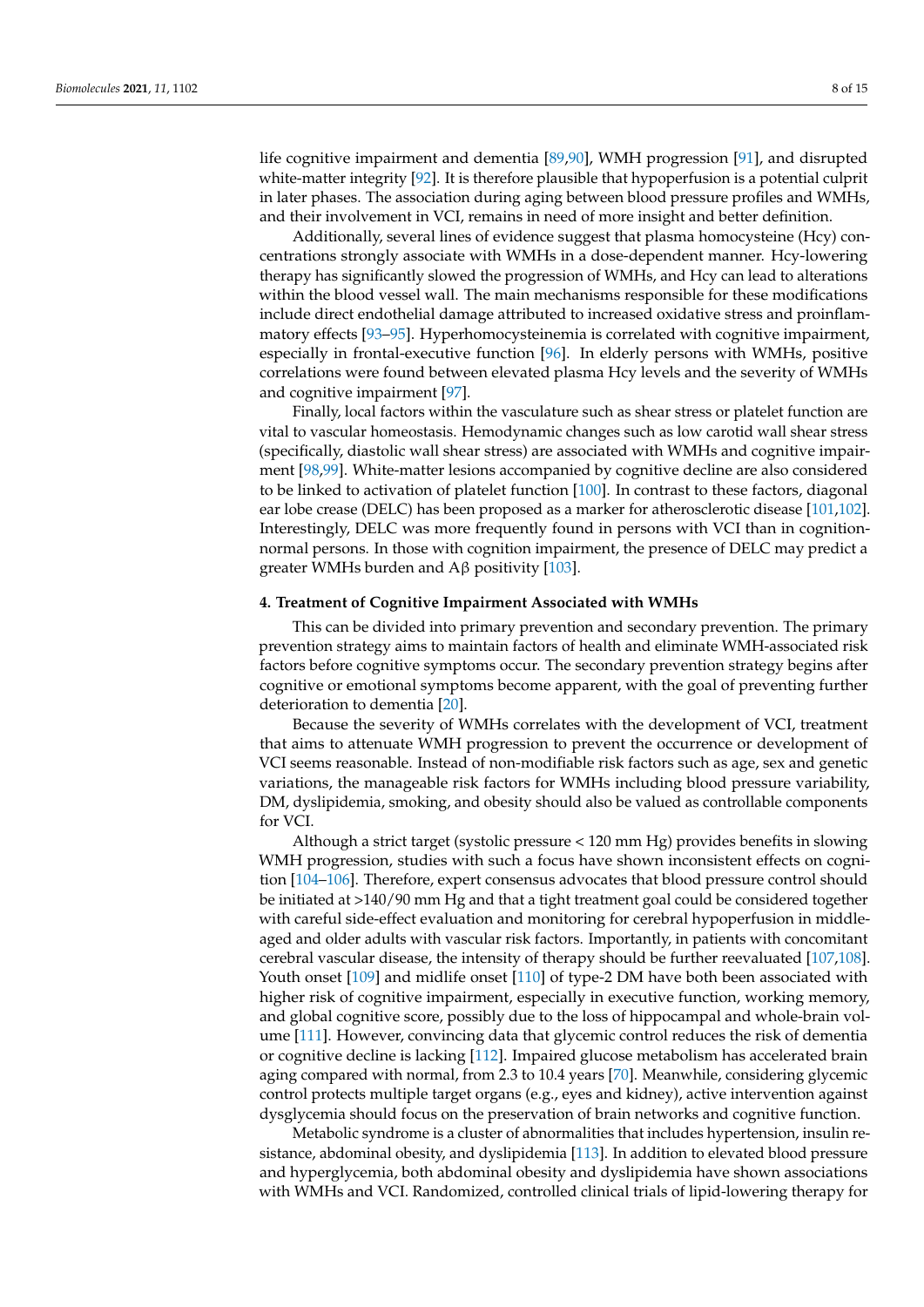the prevention of cognitive decline has so far been unsatisfactory [\[114,](#page-14-2)[115\]](#page-14-3). Nevertheless, higher low-density lipoprotein levels have been found to be associated with greater cerebral amyloid and tau deposition [\[116\]](#page-14-4), which further aggravates WMHs and is associated with VCI. Patients initiated with statins were determined more likely to have other risk factors for dementia, such as APOE-ε4 carrier status or cardiovascular comorbidities. Both the APOE-ε4 allele and hyperlipidemia were significantly associated with a marked WMH progression [\[117](#page-14-5)[,118\]](#page-14-6). Although there is no consensus on the effect of hyperlipidemia on WMHs [\[119–](#page-14-7)[121\]](#page-14-8), the results of sustained use of statins as part of a holistic approach instead of statin use alone have suggested a potential decreased 10-year risk of dementia or death [\[122\]](#page-14-9). A systematic review identified 13 longitudinal studies and 7 randomized, controlled trials, concluding that weight loss (as diet, physical activity, or bariatric surgery) in overweight individuals is associated with various extents of improvement in attention, memory, or executive function [\[123\]](#page-14-10). As for physical exercise, aerobic activity of moderate intensity (50% of  $VO<sub>2</sub>$  max) or longer duration appears to slow WMH progression in persons with VCI [\[124\]](#page-14-11). Resistance training was also found to reduce WMH progression in persons with or without cognitive impairment [\[125](#page-14-12)[,126\]](#page-14-13). Physical exercise influences cognitive impairment and dementia, and the type of training and its duration and frequency have varied effects on each specific cognitive domain (i.e., executive function [\[127\]](#page-14-14), selective attention or response inhibition [\[128\]](#page-14-15), and global cognitive performance [\[129\]](#page-14-16)). While experimental support remains low for the recommendation of physical exercise as an intervention for reducing the risk of cognitive decline in CSVD patients [\[130\]](#page-14-17), maintenance of a healthy lifestyle and avoidance of overweight are still reasonable recommendations. Furthermore, isolated executive dysfunction could be observed in the early phases of VCI [\[38\]](#page-10-24). Impairment in some neuropsychological tests such as semantic verbal fluency and short delayed verbal memory could possibly exert as initial identifiable abnormalities in CSVD for future development of VCI [\[131\]](#page-14-18). Therefore, the development of a comprehensive and robust battery of neuropsychological tests covering cognitive domains including, but not limited to, visuospatial function, executive function, memory, motor skill development, and verbal ability should be attempted in prospective studies to further confirm the neuropsychological tests' value as a powerful tool for the early detection of future VCI in elderly individuals with a silent cerebral vascular disease, such as CSVD.

In terms of secondary prevention, clinical trials of drugs like cholinesterase inhibitors, central nicotinic receptor modulators, and N-methyl-d-aspartate receptor antagonists have shown some effect on vascular cognitive impairment caused by WMHs. In addition, studies have also shown that remote ischemic conditioning appears to have potential effects on patients with CSVD in terms of improving WMH outcome, cognition, cerebral perfusion, and vascular risk factors. This amelioration may be related to myelin regeneration and reconstruction of the cerebral network [\[132–](#page-14-19)[134\]](#page-14-20). However, whether attenuating the progression of VCI is an effective treatment strategy for preventing dementia, as well as the best time to start and the most effective secondary interventions for patients with VCI, remain subjects of debate. Considering their heterogeneous nature, the coexistence of WMHs further complicates the selection of appropriate treatments for VCI.

#### **5. Conclusions**

WMHs are considered an important factor in the occurrence and progression of cognitive impairment. WMHs detected with conventional MRI show heterogeneity in pathology for which we lack a systematic method of evaluation considering both white matter microstructural integrity and functional alterations, and this increases the difficulty of achieving a strong, uniform predictive capability for VCI. Therefore, advanced neuroimaging methods that can determine the possible pathological processes underlying WMHs have been developed, and once analyzed in combination with longitudinal data having cognitive endpoints, will altogether help us identify the mechanisms that underlie WMH formation and VCI. It seems that the mechanism by which WMHs participate in eventual cognitive deficits could be driven by coexisting neurodegenerative and vascular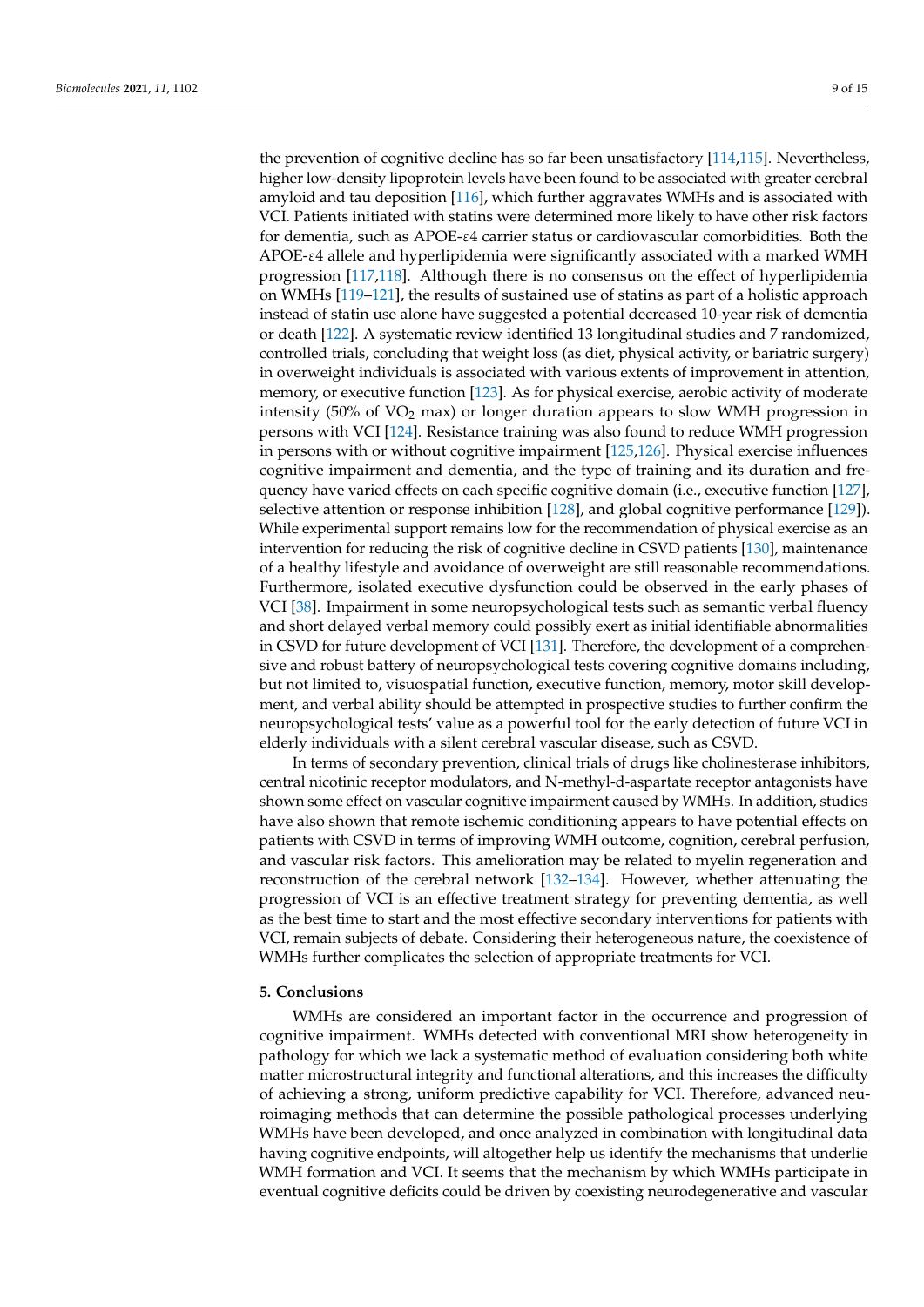processes, or by either pathway. Since an effective therapeutic approach to WMH reduction for the prevention of VCI remains elusive, its management implies comprehensive vascular risk-factor control and lifestyle modification. Clinical trials should be encouraged in the fields of BBB protection, oxidative stress, inflammation, amyloid dysmetabolism, and others for the identification of novel treatment targets indicated by WMH observations to reduce the risk of VCI.

**Author Contributions:** Conceptualization, Y.C. and X.W.; All authors have participated in the writing, review and editing of the manuscript. All authors have read and agreed to the published version of the manuscript.

**Funding:** This work was supported by the National Key R&D Program of China (No. 2017YFC1307900, 2017YFC1307905); The National Natural Science Foundation of China (No. 81825007); Beijing Outstanding Young Scientist Program (No. BJJWZYJH01201910025030); Beijing Municipal Science & Technology Commission (No. D17110700300000, No. D171100003017001); Youth Beijing Scholar Program (No.010); Beijing Talent Project—Class A: Innovation and Development (No. 2018A12); "National Ten-Thousand Talent Plan"—Leadership of Scientific and Technological Innovation.

**Institutional Review Board Statement:** Not applicable.

**Informed Consent Statement:** Not applicable.

**Data Availability Statement:** Not applicable.

**Conflicts of Interest:** The authors declare that they have no conflict of interest.

#### **References**

- <span id="page-9-0"></span>1. Pantoni, L. Cerebral small vessel disease: From pathogenesis and clinical characteristics to therapeutic challenges. *Lancet Neurol.* **2010**, *9*, 689–701. [\[CrossRef\]](http://doi.org/10.1016/S1474-4422(10)70104-6)
- <span id="page-9-1"></span>2. Wardlaw, J.M.; Smith, E.E.; Biessels, G.J.; Cordonnier, C.; Fazekas, F.; Frayne, R.; Lindley, R.I.; O'Brien, J.T.; Barkhof, F.; Benavente, O.R.; et al. Neuroimaging standards for research into small vessel disease and its contribution to ageing and neurodegeneration. *Lancet Neurol.* **2013**, *12*, 822–838. [\[CrossRef\]](http://doi.org/10.1016/S1474-4422(13)70124-8)
- <span id="page-9-2"></span>3. Leeuw, F.E.; De Groot, J.C.; De Achten, E.; Oudkerk, M.; Ramos, L.M.; Heijboer, R.; Hofman, A.; Jolles, J.; Gijn, J.; Van Breteler, M.M. Prevalence of cerebral white matter lesions in elderly people: A population based magnetic resonance imaging study. The Rotterdam Scan Study. *J. Neurol. Neurosurg. Psychiatry* **2001**, *70*, 2. [\[CrossRef\]](http://doi.org/10.1136/jnnp.70.1.9) [\[PubMed\]](http://www.ncbi.nlm.nih.gov/pubmed/11118240)
- <span id="page-9-3"></span>4. Wardlaw, J.M.; Smith, C.; Dichgans, M. Small vessel disease: Mechanisms and clinical implications. *Lancet Neurol.* **2019**, *18*, 684–696. [\[CrossRef\]](http://doi.org/10.1016/S1474-4422(19)30079-1)
- <span id="page-9-4"></span>5. de Leeuw, F.E.; de Groot, J.C.; Oudkerk, M.; Witteman, J.C.; Hofman, A.; van Gijn, J.; Breteler, M.M. Hypertension and cerebral white matter lesions in a prospective cohort study. *Brain* **2002**, *125*, 765–772. [\[CrossRef\]](http://doi.org/10.1093/brain/awf077) [\[PubMed\]](http://www.ncbi.nlm.nih.gov/pubmed/11912110)
- <span id="page-9-5"></span>6. Wolters, F.J.; Zonneveld, H.I.; Hofman, A.; van der Lugt, A.; Koudstaal, P.J.; Vernooij, M.W.; Ikram, M.A.; Heart-Brain Connection Collaborative Research Group. Cerebral Perfusion and the Risk of Dementia: A Population-Based Study. *Circulation* **2017**, *136*, 719–728. [\[CrossRef\]](http://doi.org/10.1161/CIRCULATIONAHA.117.027448)
- <span id="page-9-6"></span>7. Debette, S.; Markus, H.S. The clinical importance of white matter hyperintensities on brain magnetic resonance imaging: Systematic review and meta-analysis. *BMJ* **2010**, *341*, c3666. [\[CrossRef\]](http://doi.org/10.1136/bmj.c3666)
- 8. Schenk, C.; Wuerz, T.; Lerner, A.J. Small vessel disease and memory loss: What the clinician needs to know to preserve patients' brain health. *Curr. Cardiol. Rep.* **2013**, *15*, 427. [\[CrossRef\]](http://doi.org/10.1007/s11886-013-0427-6)
- 9. Habes, M.; Erus, G.; Toledo, J.B.; Zhang, T.; Bryan, N.; Launer, L.J.; Rosseel, Y.; Janowitz, D.; Doshi, J.; Van der Auwera, S.; et al. White matter hyperintensities and imaging patterns of brain ageing in the general population. *Brain* **2016**, *139*, 1164–1179. [\[CrossRef\]](http://doi.org/10.1093/brain/aww008)
- <span id="page-9-7"></span>10. Inzitari, D.; Pracucci, G.; Poggesi, A.; Carlucci, G.; Barkhof, F.; Chabriat, H.; Erkinjuntti, T.; Fazekas, F.; Ferro, J.M.; Hennerici, M.; et al. Changes in white matter as determinant of global functional decline in older independent outpatients: Three year follow-up of LADIS (leukoaraiosis and disability) study cohort. *BMJ* **2009**, *339*, b2477. [\[CrossRef\]](http://doi.org/10.1136/bmj.b2477)
- <span id="page-9-8"></span>11. van der Flier, W.M.; Skoog, I.; Schneider, J.A.; Pantoni, L.; Mok, V.; Chen, C.L.H.; Scheltens, P. Vascular cognitive impairment. *Nat. Rev. Dis. Primers* **2018**, *4*, 18003. [\[CrossRef\]](http://doi.org/10.1038/nrdp.2018.3)
- <span id="page-9-9"></span>12. Jokinen, H.; Kalska, H.; Ylikoski, R.; Madureira, S.; Verdelho, A.; van der Flier, W.M.; Scheltens, P.; Barkhof, F.; Visser, M.C.; Fazekas, F.; et al. Longitudinal cognitive decline in subcortical ischemic vascular disease—The LADIS Study. *Cerebrovasc. Dis.* **2009**, *27*, 384–391. [\[CrossRef\]](http://doi.org/10.1159/000207442) [\[PubMed\]](http://www.ncbi.nlm.nih.gov/pubmed/19276621)
- <span id="page-9-10"></span>13. van Rooden, S.; van Opstal, A.M.; Labadie, G.; Terwindt, G.M.; Wermer, M.J.; Webb, A.G.; Middelkoop, H.A.; Greenberg, S.M.; van der Grond, J.; van Buchem, M.A. Early Magnetic Resonance Imaging and Cognitive Markers of Hereditary Cerebral Amyloid Angiopathy. *Stroke* **2016**, *47*, 3041–3044. [\[CrossRef\]](http://doi.org/10.1161/STROKEAHA.116.014418) [\[PubMed\]](http://www.ncbi.nlm.nih.gov/pubmed/27834748)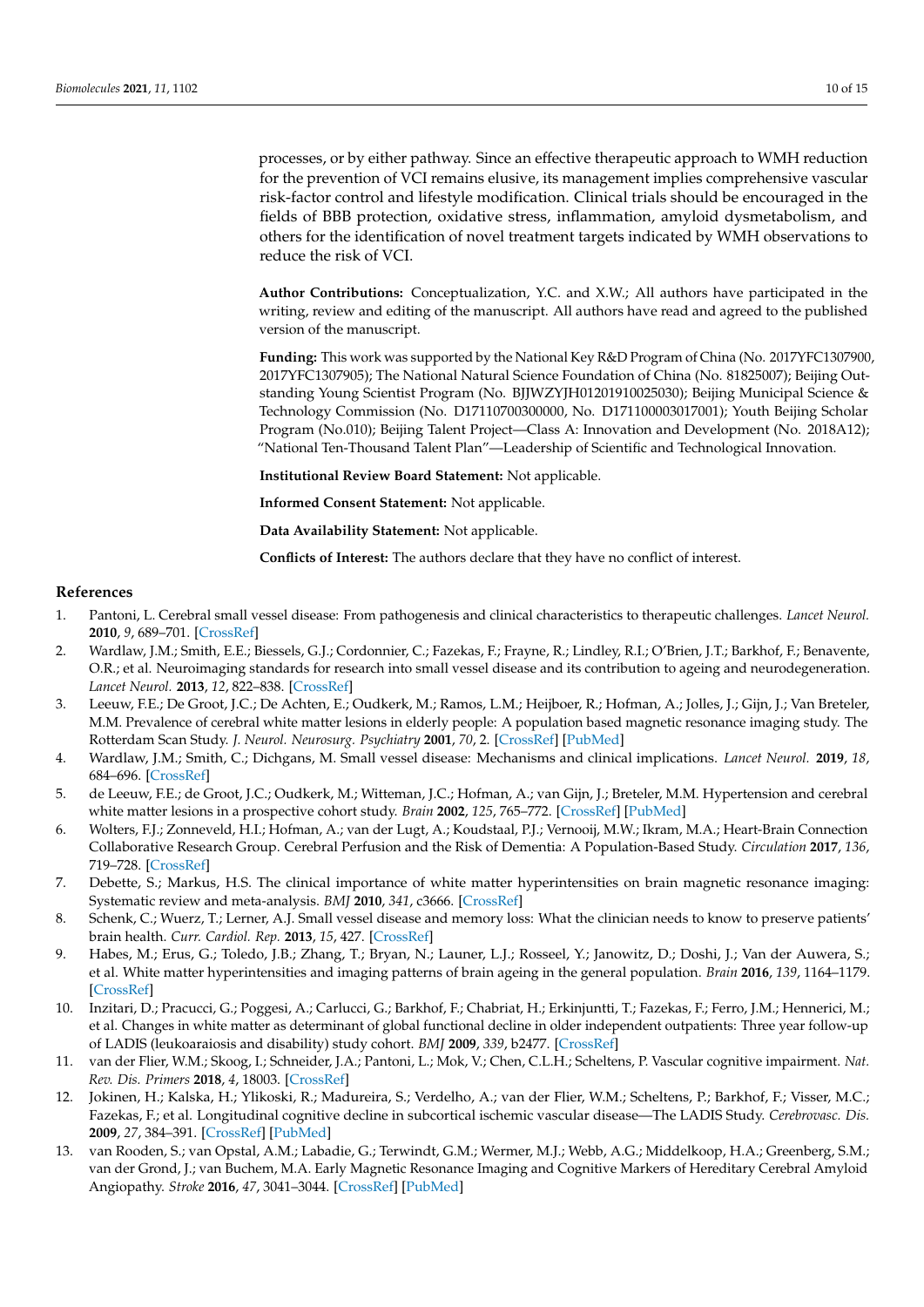- <span id="page-10-0"></span>14. van Opstal, A.M.; van Rooden, S.; van Harten, T.; Ghariq, E.; Labadie, G.; Fotiadis, P.; Gurol, M.E.; Terwindt, G.M.; Wermer, M.J.H.; van Buchem, M.A.; et al. Cerebrovascular function in presymptomatic and symptomatic individuals with hereditary cerebral amyloid angiopathy: A case-control study. *Lancet Neurol.* **2017**, *16*, 115–122. [\[CrossRef\]](http://doi.org/10.1016/S1474-4422(16)30346-5)
- <span id="page-10-1"></span>15. Pavlovic, A.M.; Pekmezovic, T.; Tomic, G.; Trajkovic, J.Z.; Sternic, N. Baseline predictors of cognitive decline in patients with cerebral small vessel disease. *J. Alzheimer's Dis.* **2014**, *42* (Suppl. S3), S37–S43. [\[CrossRef\]](http://doi.org/10.3233/JAD-132606)
- <span id="page-10-2"></span>16. Englund, E. Neuropathology of white matter lesions in vascular cognitive impairment. *Cerebrovasc. Dis.* **2002**, *13* (Suppl. S2), 11–15. [\[CrossRef\]](http://doi.org/10.1159/000049144)
- <span id="page-10-3"></span>17. de Groot, M.; Verhaaren, B.F.; de Boer, R.; Klein, S.; Hofman, A.; van der Lugt, A.; Ikram, M.A.; Niessen, W.J.; Vernooij, M.W. Changes in normal-appearing white matter precede development of white matter lesions. *Stroke* **2013**, *44*, 1037–1042. [\[CrossRef\]](http://doi.org/10.1161/STROKEAHA.112.680223)
- <span id="page-10-4"></span>18. Sam, K.; Crawley, A.; Poublanc, J.; Conklin, J.; Sobczyk, O.; Mandell, D.; Duffin, J.; Venkatraghavan, L.; Fisher, J.; Black, S. Vascular dysfunction in leukoaraiosis. *Am. J. Neuroradiol.* **2016**, *37*, 2258–2264. [\[CrossRef\]](http://doi.org/10.3174/ajnr.A4888)
- <span id="page-10-5"></span>19. Pantoni, L.; Simoni, M. Pathophysiology of cerebral small vessels in vascular cognitive impairment. *Int. Psychogeriatr.* **2003**, *15* (Suppl. S1), 59–65. [\[CrossRef\]](http://doi.org/10.1017/S1041610203008974)
- <span id="page-10-6"></span>20. Prins, N.D.; Scheltens, P. White matter hyperintensities, cognitive impairment and dementia: An update. *Nat. Rev. Neurol.* **2015**, *11*, 157–165. [\[CrossRef\]](http://doi.org/10.1038/nrneurol.2015.10) [\[PubMed\]](http://www.ncbi.nlm.nih.gov/pubmed/25686760)
- <span id="page-10-7"></span>21. Kloppenborg, R.P.; Nederkoorn, P.J.; Geerlings, M.I.; van den Berg, E. Presence and progression of white matter hyperintensities and cognition: A meta-analysis. *Neurology* **2014**, *82*, 2127–2138. [\[CrossRef\]](http://doi.org/10.1212/WNL.0000000000000505) [\[PubMed\]](http://www.ncbi.nlm.nih.gov/pubmed/24814849)
- <span id="page-10-8"></span>22. Sivakumar, L.; Riaz, P.; Kate, M.; Jeerakathil, T.; Beaulieu, C.; Buck, B.; Camicioli, R.; Butcher, K. White matter hyperintensity volume predicts persistent cognitive impairment in transient ischemic attack and minor stroke. *Int. J. Stroke* **2017**, *12*, 264–272. [\[CrossRef\]](http://doi.org/10.1177/1747493016676612) [\[PubMed\]](http://www.ncbi.nlm.nih.gov/pubmed/27784823)
- <span id="page-10-9"></span>23. Alber, J.; Alladi, S.; Bae, H.J.; Barton, D.A.; Beckett, L.A.; Bell, J.M.; Berman, S.E.; Biessels, G.J.; Black, S.E.; Bos, I.; et al. White matter hyperintensities in vascular contributions to cognitive impairment and dementia (VCID): Knowledge gaps and opportunities. *Alzheimer's Dement.* **2019**, *5*, 107–117. [\[CrossRef\]](http://doi.org/10.1016/j.trci.2019.02.001)
- <span id="page-10-10"></span>24. Schmidt, R.; Berghold, A.; Jokinen, H.; Gouw, A.A.; van der Flier, W.M.; Barkhof, F.; Scheltens, P.; Petrovic, K.; Madureira, S.; Verdelho, A.; et al. White matter lesion progression in LADIS: Frequency, clinical effects, and sample size calculations. *Stroke* **2012**, *43*, 2643–2647. [\[CrossRef\]](http://doi.org/10.1161/STROKEAHA.112.662593)
- <span id="page-10-11"></span>25. Group, L.S. 2001–2011: A decade of the LADIS (Leukoaraiosis And DISability) Study: What have we learned about white matter changes and small-vessel disease? *Cerebrovasc. Dis.* **2011**, *32*, 577–588. [\[CrossRef\]](http://doi.org/10.1159/000334498)
- <span id="page-10-12"></span>26. Ter Telgte, A.; van Leijsen, E.M.C.; Wiegertjes, K.; Klijn, C.J.M.; Tuladhar, A.M.; de Leeuw, F.E. Cerebral small vessel disease: From a focal to a global perspective. *Nat. Rev. Neurol.* **2018**, *14*, 387–398. [\[CrossRef\]](http://doi.org/10.1038/s41582-018-0014-y)
- <span id="page-10-13"></span>27. van der Flier, W.M.; van Straaten, E.C.; Barkhof, F.; Ferro, J.M.; Pantoni, L.; Basile, A.M.; Inzitari, D.; Erkinjuntti, T.; Wahlund, L.O.; Rostrup, E.; et al. Medial temporal lobe atrophy and white matter hyperintensities are associated with mild cognitive deficits in non-disabled elderly people: The LADIS study. *J. Neurol. Neurosurg. Psychiatry* **2005**, *76*, 1497–1500. [\[CrossRef\]](http://doi.org/10.1136/jnnp.2005.064998)
- <span id="page-10-14"></span>28. Jang, J.W.; Kim, S.; Na, H.Y.; Ahn, S.; Lee, S.J.; Kwak, K.H.; Lee, M.A.; Hsiung, G.Y.; Choi, B.S.; Youn, Y.C. Effect of white matter hyperintensity on medial temporal lobe atrophy in Alzheimer's disease. *Eur. Neurol.* **2013**, *69*, 229–235. [\[CrossRef\]](http://doi.org/10.1159/000345999)
- <span id="page-10-15"></span>29. Dey, A.K.; Stamenova, V.; Turner, G.; Black, S.E.; Levine, B. Pathoconnectomics of cognitive impairment in small vessel disease: A systematic review. *Alzheimer's Dement.* **2016**, *12*, 831–845. [\[CrossRef\]](http://doi.org/10.1016/j.jalz.2016.01.007)
- <span id="page-10-16"></span>30. Smith, E.E.; Salat, D.H.; Jeng, J.; McCreary, C.R.; Fischl, B.; Schmahmann, J.D.; Dickerson, B.C.; Viswanathan, A.; Albert, M.S.; Blacker, D.; et al. Correlations between MRI white matter lesion location and executive function and episodic memory. *Neurology* **2011**, *76*, 1492–1499. [\[CrossRef\]](http://doi.org/10.1212/WNL.0b013e318217e7c8)
- <span id="page-10-17"></span>31. Nekovarova, T.; Fajnerova, I.; Horacek, J.; Spaniel, F. Bridging disparate symptoms of schizophrenia: A triple network dysfunction theory. *Front. Behav. Neurosci.* **2014**, *8*, 171. [\[CrossRef\]](http://doi.org/10.3389/fnbeh.2014.00171)
- <span id="page-10-18"></span>32. Mascalchi, M.; Ginestroni, A.; Toschi, N.; Poggesi, A.; Cecchi, P.; Salvadori, E.; Tessa, C.; Cosottini, M.; De Stefano, N.; Pracucci, G.; et al. The burden of microstructural damage modulates cortical activation in elderly subjects with MCI and leuko-araiosis. A DTI and fMRI study. *Hum. Brain Mapp.* **2014**, *35*, 819–830. [\[CrossRef\]](http://doi.org/10.1002/hbm.22216)
- <span id="page-10-19"></span>33. Duering, M.; Finsterwalder, S.; Baykara, E.; Tuladhar, A.M.; Gesierich, B.; Konieczny, M.J.; Malik, R.; Franzmeier, N.; Ewers, M.; Jouvent, E.; et al. Free water determines diffusion alterations and clinical status in cerebral small vessel disease. *Alzheimer's Dement.* **2018**, *14*, 764–774. [\[CrossRef\]](http://doi.org/10.1016/j.jalz.2017.12.007)
- <span id="page-10-20"></span>34. Tomimoto, H. White matter integrity and cognitive dysfunction: Radiological and neuropsychological correlations. *Geriatr. Gerontol. Int.* **2015**, *15* (Suppl. S1), 3–9. [\[CrossRef\]](http://doi.org/10.1111/ggi.12661)
- <span id="page-10-21"></span>35. de Groot, J.C.; de Leeuw, F.E.; Oudkerk, M.; van Gijn, J.; Hofman, A.; Jolles, J.; Breteler, M.M. Cerebral white matter lesions and cognitive function: The Rotterdam Scan Study. *Ann. Neurol.* **2000**, *47*, 145–151. [\[CrossRef\]](http://doi.org/10.1002/1531-8249(200002)47:2<145::AID-ANA3>3.0.CO;2-P)
- <span id="page-10-22"></span>36. Marquine, M.J.; Attix, D.K.; Goldstein, L.B.; Samsa, G.P.; Payne, M.E.; Chelune, G.J.; Steffens, D.C. Differential patterns of cognitive decline in anterior and posterior white matter hyperintensity progression. *Stroke* **2010**, *41*, 1946–1950. [\[CrossRef\]](http://doi.org/10.1161/STROKEAHA.110.587717)
- <span id="page-10-23"></span>37. Grau-Olivares, M.; Arboix, A. Mild cognitive impairment in stroke patients with ischemic cerebral small-vessel disease: A forerunner of vascular dementia? *Expert Rev. Neurother.* **2009**, *9*, 1201–1217. [\[CrossRef\]](http://doi.org/10.1586/ern.09.73)
- <span id="page-10-24"></span>38. Grau-Olivares, M.; Arboix, A.; Bartres-Faz, D.; Junque, C. Neuropsychological abnormalities associated with lacunar infarction. *J. Neurol. Sci.* **2007**, *257*, 160–165. [\[CrossRef\]](http://doi.org/10.1016/j.jns.2007.01.022)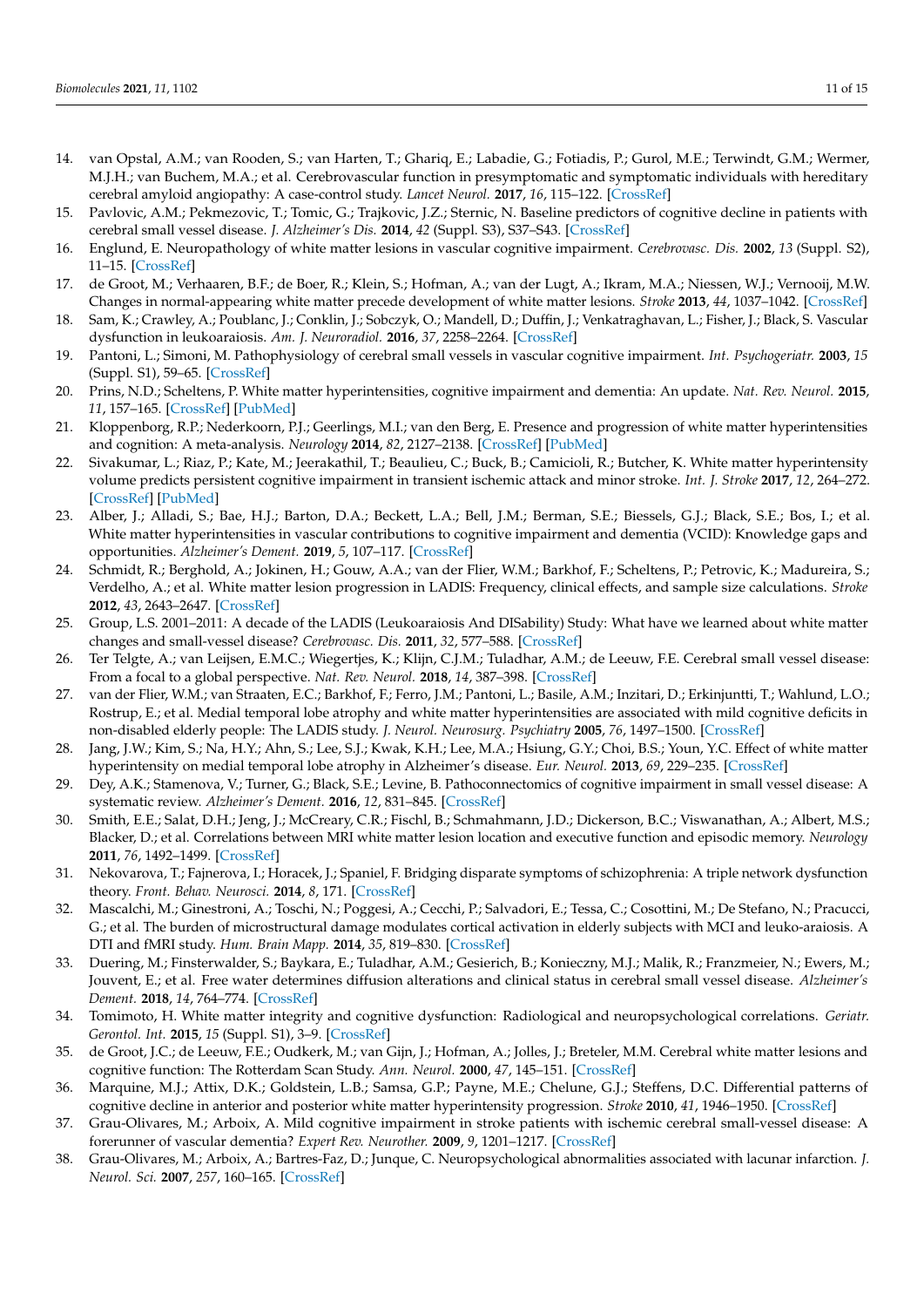- <span id="page-11-0"></span>39. Grau-Olivares, M.; Arboix, A.; Junque, C.; Arenaza-Urquijo, E.M.; Rovira, M.; Bartres-Faz, D. Progressive gray matter atrophy in lacunar patients with vascular mild cognitive impairment. *Cerebrovasc. Dis.* **2010**, *30*, 157–166. [\[CrossRef\]](http://doi.org/10.1159/000316059)
- <span id="page-11-1"></span>40. Li, Y.; Li, M.; Zhang, X.; Shi, Q.; Yang, S.; Fan, H.; Qin, W.; Yang, L.; Yuan, J.; Jiang, T.; et al. Higher blood-brain barrier permeability is associated with higher white matter hyperintensities burden. *J. Neurol.* **2017**, *264*, 1474–1481. [\[CrossRef\]](http://doi.org/10.1007/s00415-017-8550-8)
- <span id="page-11-2"></span>41. Farrall, A.J.; Wardlaw, J.M. Blood-brain barrier: Ageing and microvascular disease–systematic review and meta-analysis. *Neurobiol. Aging* **2009**, *30*, 337–352. [\[CrossRef\]](http://doi.org/10.1016/j.neurobiolaging.2007.07.015)
- 42. Wardlaw, J.M.; Sandercock, P.A.; Dennis, M.S.; Starr, J. Is breakdown of the blood-brain barrier responsible for lacunar stroke, leukoaraiosis, and dementia? *Stroke* **2003**, *34*, 806–812. [\[CrossRef\]](http://doi.org/10.1161/01.STR.0000058480.77236.B3)
- <span id="page-11-3"></span>43. Zhang, C.E.; Wong, S.M.; van de Haar, H.J.; Staals, J.; Jansen, J.F.; Jeukens, C.R.; Hofman, P.A.; van Oostenbrugge, R.J.; Backes, W.H. Blood-brain barrier leakage is more widespread in patients with cerebral small vessel disease. *Neurology* **2017**, *88*, 426–432. [\[CrossRef\]](http://doi.org/10.1212/WNL.0000000000003556) [\[PubMed\]](http://www.ncbi.nlm.nih.gov/pubmed/28031395)
- <span id="page-11-4"></span>44. Sweeney, M.D.; Zhao, Z.; Montagne, A.; Nelson, A.R.; Zlokovic, B.V. Blood-Brain Barrier: From Physiology to Disease and Back. *Physiol. Rev.* **2019**, *99*, 21–78. [\[CrossRef\]](http://doi.org/10.1152/physrev.00050.2017)
- <span id="page-11-5"></span>45. Nelson, A.R.; Sweeney, M.D.; Sagare, A.P.; Zlokovic, B.V. Neurovascular dysfunction and neurodegeneration in dementia and Alzheimer's disease. *Biochim. Biophys. Acta* **2016**, *1862*, 887–900. [\[CrossRef\]](http://doi.org/10.1016/j.bbadis.2015.12.016)
- <span id="page-11-6"></span>46. Gardener, H.; Scarmeas, N.; Gu, Y.; Boden-Albala, B.; Elkind, M.S.; Sacco, R.L.; DeCarli, C.; Wright, C.B. Mediterranean diet and white matter hyperintensity volume in the Northern Manhattan Study. *Arch. Neurol.* **2012**, *69*, 251–256. [\[CrossRef\]](http://doi.org/10.1001/archneurol.2011.548) [\[PubMed\]](http://www.ncbi.nlm.nih.gov/pubmed/22332193)
- <span id="page-11-7"></span>47. Woods, S.C.; Seeley, R.J.; Baskin, D.G.; Schwartz, M.W. Insulin and the blood-brain barrier. *Curr. Pharm. Des.* **2003**, *9*, 795–800. [\[CrossRef\]](http://doi.org/10.2174/1381612033455323)
- <span id="page-11-8"></span>48. Gasparovic, C.; Prestopnik, J.; Thompson, J.; Taheri, S.; Huisa, B.; Schrader, R.; Adair, J.C.; Rosenberg, G.A. 1H-MR spectroscopy metabolite levels correlate with executive function in vascular cognitive impairment. *J. Neurol. Neurosurg. Psychiatry* **2013**, *84*, 715–721. [\[CrossRef\]](http://doi.org/10.1136/jnnp-2012-303878) [\[PubMed\]](http://www.ncbi.nlm.nih.gov/pubmed/23418212)
- <span id="page-11-9"></span>49. MacGregor Sharp, M.; Saito, S.; Keable, A.; Gatherer, M.; Aldea, R.; Agarwal, N.; Simpson, J.E.; Wharton, S.B.; Weller, R.O.; Carare, R.O. Demonstrating a reduced capacity for removal of fluid from cerebral white matter and hypoxia in areas of white matter hyperintensity associated with age and dementia. *Acta Neuropathol. Commun.* **2020**, *8*, 131. [\[CrossRef\]](http://doi.org/10.1186/s40478-020-01009-1) [\[PubMed\]](http://www.ncbi.nlm.nih.gov/pubmed/32771063)
- <span id="page-11-10"></span>50. Schuitemaker, A.; Dik, M.G.; Veerhuis, R.; Scheltens, P.; Schoonenboom, N.S.; Hack, C.E.; Blankenstein, M.A.; Jonker, C. Inflammatory markers in AD and MCI patients with different biomarker profiles. *Neurobiol. Aging* **2009**, *30*, 1885–1889. [\[CrossRef\]](http://doi.org/10.1016/j.neurobiolaging.2008.01.014)
- <span id="page-11-11"></span>51. Lue, L.F.; Walker, D.G.; Brachova, L.; Beach, T.G.; Rogers, J.; Schmidt, A.M.; Stern, D.M.; Yan, S.D. Involvement of microglial receptor for advanced glycation endproducts (RAGE) in Alzheimer's disease: Identification of a cellular activation mechanism. *Exp. Neurol.* **2001**, *171*, 29–45. [\[CrossRef\]](http://doi.org/10.1006/exnr.2001.7732)
- <span id="page-11-12"></span>52. Woodling, N.S.; Colas, D.; Wang, Q.; Minhas, P.; Panchal, M.; Liang, X.; Mhatre, S.D.; Brown, H.; Ko, N.; Zagol-Ikapitte, I.; et al. Cyclooxygenase inhibition targets neurons to prevent early behavioural decline in Alzheimer's disease model mice. *Brain* **2016**, *139*, 2063–2081. [\[CrossRef\]](http://doi.org/10.1093/brain/aww117) [\[PubMed\]](http://www.ncbi.nlm.nih.gov/pubmed/27190010)
- <span id="page-11-13"></span>53. Oxenkrug, G.F. Genetic and hormonal regulation of tryptophan kynurenine metabolism: Implications for vascular cognitive impairment, major depressive disorder, and aging. *Ann. N.Y. Acad. Sci.* **2007**, *1122*, 35–49. [\[CrossRef\]](http://doi.org/10.1196/annals.1403.003) [\[PubMed\]](http://www.ncbi.nlm.nih.gov/pubmed/18077563)
- <span id="page-11-14"></span>54. Ryan, N.S.; Biessels, G.-J.; Kim, L.; Nicholas, J.M.; Barber, P.A.; Walsh, P.; Gami, P.; Morris, H.R.; Bastos-Leite, A.J.; Schott, J.M. Genetic determinants of white matter hyperintensities and amyloid angiopathy in familial Alzheimer's disease. *Neurobiol. Aging* **2015**, *36*, 3140–3151. [\[CrossRef\]](http://doi.org/10.1016/j.neurobiolaging.2015.08.026)
- <span id="page-11-15"></span>55. Kalheim, L.F.; Bjornerud, A.; Fladby, T.; Vegge, K.; Selnes, P. White matter hyperintensity microstructure in amyloid dysmetabolism. *J. Cereb. Blood Flow Metab.* **2017**, *37*, 356–365. [\[CrossRef\]](http://doi.org/10.1177/0271678X15627465) [\[PubMed\]](http://www.ncbi.nlm.nih.gov/pubmed/26792028)
- <span id="page-11-16"></span>56. Weaver, N.A.; Doeven, T.; Barkhof, F.; Biesbroek, J.M.; Groeneveld, O.N.; Kuijf, H.J.; Prins, N.D.; Scheltens, P.; Teunissen, C.E.; van der Flier, W.M.; et al. Cerebral amyloid burden is associated with white matter hyperintensity location in specific posterior white matter regions. *Neurobiol. Aging* **2019**, *84*, 225–234. [\[CrossRef\]](http://doi.org/10.1016/j.neurobiolaging.2019.08.001)
- <span id="page-11-17"></span>57. Saridin, F.N.; Hilal, S.; Villaraza, S.G.; Reilhac, A.; Gyanwali, B.; Tanaka, T.; Stephenson, M.C.; Ng, S.L.; Vrooman, H.; van der Flier, W.M.; et al. Brain amyloid β, cerebral small vessel disease, and cognition: A memory clinic study. *Neurology* **2020**, *95*, e2845–e2853. [\[CrossRef\]](http://doi.org/10.1212/WNL.0000000000011029)
- <span id="page-11-18"></span>58. Kim, H.J.; Park, S.; Cho, H.; Jang, Y.K.; San Lee, J.; Jang, H.; Kim, Y.; Kim, K.W.; Ryu, Y.H.; Choi, J.Y.; et al. Assessment of Extent and Role of Tau in Subcortical Vascular Cognitive Impairment Using 18F-AV1451 Positron Emission Tomography Imaging. *JAMA Neurol.* **2018**, *75*, 999–1007. [\[CrossRef\]](http://doi.org/10.1001/jamaneurol.2018.0975)
- <span id="page-11-19"></span>59. Lim, J.S.; Kwon, H.M.; Lee, Y.S. Effect of cholinergic pathway disruption on cortical and subcortical volumes in subcortical vascular cognitive impairment. *Eur. J. Neurol.* **2020**, *27*, 210–212. [\[CrossRef\]](http://doi.org/10.1111/ene.14073)
- <span id="page-11-20"></span>60. Finsterwalder, S.; Vlegels, N.; Gesierich, B.; Araque Caballero, M.; Weaver, N.A.; Franzmeier, N.; Georgakis, M.K.; Konieczny, M.J.; Koek, H.L.; Karch, C.M.; et al. Small vessel disease more than Alzheimer's disease determines diffusion MRI alterations in memory clinic patients. *Alzheimer's Dement.* **2020**, *16*, 1504–1514. [\[CrossRef\]](http://doi.org/10.1002/alz.12150) [\[PubMed\]](http://www.ncbi.nlm.nih.gov/pubmed/32808747)
- <span id="page-11-21"></span>61. Gallart-Palau, X.; Guo, X.; Serra, A.; Sze, S.K. Alzheimer's disease progression characterized by alterations in the molecular profiles and biogenesis of brain extracellular vesicles. *Alzheimer's Res. Ther.* **2020**, *12*, 54. [\[CrossRef\]](http://doi.org/10.1186/s13195-020-00623-4)
- <span id="page-11-22"></span>62. Li, Y.; Cheng, Q.; Hu, G.; Deng, T.; Wang, Q.; Zhou, J.; Su, X. Extracellular vesicles in mesenchymal stromal cells: A novel therapeutic strategy for stroke. *Exp. Ther. Med.* **2018**, *15*, 4067–4079. [\[CrossRef\]](http://doi.org/10.3892/etm.2018.5993)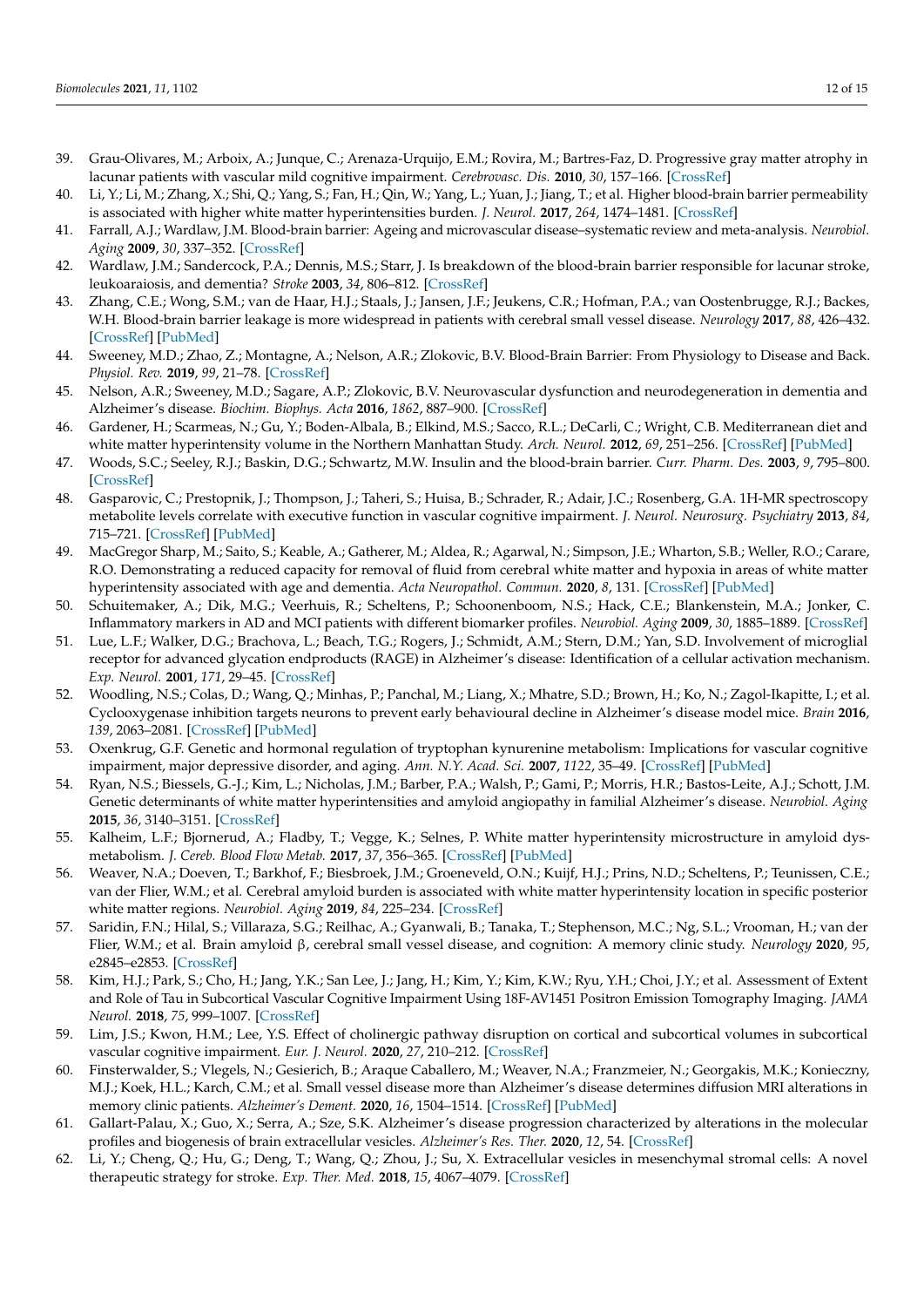- <span id="page-12-0"></span>63. Gallart-Palau, X.; Serra, A.; Hase, Y.; Tan, C.F.; Chen, C.P.; Kalaria, R.N.; Sze, S.K. Brain-derived and circulating vesicle profiles indicate neurovascular unit dysfunction in early Alzheimer's disease. *Brain Pathol.* **2019**, *29*, 593–605. [\[CrossRef\]](http://doi.org/10.1111/bpa.12699)
- <span id="page-12-1"></span>64. Blevins, B.L.; Vinters, H.V.; Love, S.; Wilcock, D.M.; Grinberg, L.T.; Schneider, J.A.; Kalaria, R.N.; Katsumata, Y.; Gold, B.T.; Wang, D.J.J.; et al. Brain arteriolosclerosis. *Acta Neuropathol.* **2021**, *141*, 1–24. [\[CrossRef\]](http://doi.org/10.1007/s00401-020-02235-6)
- <span id="page-12-2"></span>65. Wang, M.; Norman, J.E.; Srinivasan, V.J.; Rutledge, J.C. Metabolic, inflammatory, and microvascular determinants of white matter disease and cognitive decline. *Am. J. Neurodegener. Dis.* **2016**, *5*, 171–177. [\[PubMed\]](http://www.ncbi.nlm.nih.gov/pubmed/28078193)
- <span id="page-12-3"></span>66. Araki, E.; Nishikawa, T. Oxidative stress: A cause and therapeutic target of diabetic complications. *J. Diabetes Investig.* **2010**, *1*, 90–96. [\[CrossRef\]](http://doi.org/10.1111/j.2040-1124.2010.00013.x) [\[PubMed\]](http://www.ncbi.nlm.nih.gov/pubmed/24843413)
- <span id="page-12-4"></span>67. Esposito, K.; Nappo, F.; Marfella, R.; Giugliano, G.; Giugliano, F.; Ciotola, M.; Quagliaro, L.; Ceriello, A.; Giugliano, D. Inflammatory cytokine concentrations are acutely increased by hyperglycemia in humans: Role of oxidative stress. *Circulation* **2002**, *106*, 2067–2072. [\[CrossRef\]](http://doi.org/10.1161/01.CIR.0000034509.14906.AE) [\[PubMed\]](http://www.ncbi.nlm.nih.gov/pubmed/12379575)
- <span id="page-12-5"></span>68. Tamura, Y.; Araki, A. Diabetes mellitus and white matter hyperintensity. *Geriatr. Gerontol. Int.* **2015**, *15* (Suppl. S1), 34–42. [\[CrossRef\]](http://doi.org/10.1111/ggi.12666)
- <span id="page-12-6"></span>69. Li, J.; Guo, Y.; Li, Q.; Miao, K.; Wang, C.; Zhang, D.; Tian, C.; Zhang, S. Presence of White Matter Lesions Associated with Diabetes-Associated Cognitive Decline in Male Rat Models of Pre-Type 2 Diabetes. *Med. Sci. Monit.* **2019**, *25*, 9679–9689. [\[CrossRef\]](http://doi.org/10.12659/MSM.918557)
- <span id="page-12-7"></span>70. Vergoossen, L.W.; Schram, M.T.; de Jong, J.J.; Stehouwer, C.D.; Schaper, N.C.; Henry, R.M.; van der Kallen, C.J.; Dagnelie, P.C.; van Boxtel, M.P.; Eussen, S.J.; et al. White Matter Connectivity Abnormalities in Prediabetes and Type 2 Diabetes: The Maastricht Study. *Diabetes Care* **2020**, *43*, 201–208. [\[CrossRef\]](http://doi.org/10.2337/dc19-0762)
- 71. Sanjari Moghaddam, H.; Ghazi Sherbaf, F.; Aarabi, M.H. Brain microstructural abnormalities in type 2 diabetes mellitus: A systematic review of diffusion tensor imaging studies. *Front. Neuroendocrinol.* **2019**, *55*, 100782. [\[CrossRef\]](http://doi.org/10.1016/j.yfrne.2019.100782) [\[PubMed\]](http://www.ncbi.nlm.nih.gov/pubmed/31401292)
- <span id="page-12-8"></span>72. Zhuo, Y.; Fang, F.; Lu, L.; Li, T.; Lian, J.; Xiong, Y.; Kong, D.; Li, K. White matter impairment in type 2 diabetes mellitus with and without microvascular disease. *Neuroimage Clin.* **2019**, *24*, 101945. [\[CrossRef\]](http://doi.org/10.1016/j.nicl.2019.101945)
- <span id="page-12-9"></span>73. Fitzpatrick, A.L.; Kuller, L.H.; Lopez, O.L.; Diehr, P.; O'Meara, E.S.; Longstreth, W.T., Jr.; Luchsinger, J.A. Midlife and late-life obesity and the risk of dementia: Cardiovascular health study. *Arch. Neurol.* **2009**, *66*, 336–342. [\[CrossRef\]](http://doi.org/10.1001/archneurol.2008.582)
- <span id="page-12-10"></span>74. Alosco, M.L.; Spitznagel, M.B.; Strain, G.; Devlin, M.; Cohen, R.; Paul, R.; Crosby, R.D.; Mitchell, J.E.; Gunstad, J. Improved memory function two years after bariatric surgery. *Obesity* **2014**, *22*, 32–38. [\[CrossRef\]](http://doi.org/10.1002/oby.20494)
- <span id="page-12-11"></span>75. Kullmann, S.; Schweizer, F.; Veit, R.; Fritsche, A.; Preissl, H. Compromised white matter integrity in obesity. *Obes. Rev.* **2015**, *16*, 273–281. [\[CrossRef\]](http://doi.org/10.1111/obr.12248)
- <span id="page-12-12"></span>76. Freeman, L.R.; Zhang, L.; Nair, A.; Dasuri, K.; Francis, J.; Fernandez-Kim, S.O.; Bruce-Keller, A.J.; Keller, J.N. Obesity increases cerebrocortical reactive oxygen species and impairs brain function. *Free Radic. Biol. Med.* **2013**, *56*, 226–233. [\[CrossRef\]](http://doi.org/10.1016/j.freeradbiomed.2012.08.577)
- <span id="page-12-13"></span>77. Yu, D.; Hennebelle, M.; Sahlas, D.J.; Ramirez, J.; Gao, F.; Masellis, M.; Cogo-Moreira, H.; Swartz, R.H.; Herrmann, N.; Chan, P.C.; et al. Soluble Epoxide Hydrolase-Derived Linoleic Acid Oxylipins in Serum Are Associated with Periventricular White Matter Hyperintensities and Vascular Cognitive Impairment. *Transl. Stroke Res.* **2019**, *10*, 522–533. [\[CrossRef\]](http://doi.org/10.1007/s12975-018-0672-5)
- <span id="page-12-14"></span>78. Hase, Y.; Horsburgh, K.; Ihara, M.; Kalaria, R.N. White matter degeneration in vascular and other ageing-related dementias. *J. Neurochem.* **2018**, *144*, 617–633. [\[CrossRef\]](http://doi.org/10.1111/jnc.14271) [\[PubMed\]](http://www.ncbi.nlm.nih.gov/pubmed/29210074)
- <span id="page-12-15"></span>79. Lampe, L.; Zhang, R.; Beyer, F.; Huhn, S.; Kharabian Masouleh, S.; Preusser, S.; Bazin, P.L.; Schroeter, M.L.; Villringer, A.; Witte, A.V. Visceral obesity relates to deep white matter hyperintensities via inflammation. *Ann. Neurol.* **2019**, *85*, 194–203. [\[CrossRef\]](http://doi.org/10.1002/ana.25396) [\[PubMed\]](http://www.ncbi.nlm.nih.gov/pubmed/30556596)
- <span id="page-12-16"></span>80. Park, B.Y.; Byeon, K.; Lee, M.J.; Kim, S.H.; Park, H. The orbitofrontal cortex functionally links obesity and white matter hyperintensities. *Sci. Rep.* **2020**, *10*, 2930. [\[CrossRef\]](http://doi.org/10.1038/s41598-020-60054-x)
- <span id="page-12-17"></span>81. Veldsman, M.; Kindalova, P.; Husain, M.; Kosmidis, I.; Nichols, T.E. Spatial distribution and cognitive impact of cerebrovascular risk-related white matter hyperintensities. *Neuroimage Clin.* **2020**, *28*, 102405. [\[CrossRef\]](http://doi.org/10.1016/j.nicl.2020.102405)
- <span id="page-12-18"></span>82. Schreiber, S.; Bueche, C.Z.; Garz, C.; Braun, H. Blood brain barrier breakdown as the starting point of cerebral small vessel disease?—New insights from a rat model. *Exp. Transl. Stroke Med.* **2013**, *5*, 4. [\[CrossRef\]](http://doi.org/10.1186/2040-7378-5-4)
- <span id="page-12-19"></span>83. Kimura, S.; Saito, H.; Minami, M.; Togashi, H.; Nakamura, N.; Nemoto, M.; Parvez, H.S. Pathogenesis of vascular dementia in stroke-prone spontaneously hypertensive rats. *Toxicology* **2000**, *153*, 167–178. [\[CrossRef\]](http://doi.org/10.1016/S0300-483X(00)00312-7)
- <span id="page-12-20"></span>84. Oh, Y.S. Arterial stiffness and hypertension. *Clin. Hypertens.* **2018**, *24*, 17. [\[CrossRef\]](http://doi.org/10.1186/s40885-018-0102-8)
- <span id="page-12-21"></span>85. Badji, A.; Noriega de la Colina, A.; Karakuzu, A.; Duval, T.; Desjardins-Crepeau, L.; Parizet, M.; Joubert, S.; Bherer, L.; Lamarre-Cliche, M.; Stikov, N.; et al. Arterial stiffness cut-off value and white matter integrity in the elderly. *Neuroimage Clin.* **2020**, *26*, 102007. [\[CrossRef\]](http://doi.org/10.1016/j.nicl.2019.102007) [\[PubMed\]](http://www.ncbi.nlm.nih.gov/pubmed/31668489)
- <span id="page-12-22"></span>86. Firbank, M.J.; Wiseman, R.M.; Burton, E.J.; Saxby, B.K.; O'Brien, J.T.; Ford, G.A. Brain atrophy and white matter hyperintensity change in older adults and relationship to blood pressure. Brain atrophy, WMH change and blood pressure. *J. Neurol.* **2007**, *254*, 713–721. [\[CrossRef\]](http://doi.org/10.1007/s00415-006-0238-4) [\[PubMed\]](http://www.ncbi.nlm.nih.gov/pubmed/17446997)
- <span id="page-12-23"></span>87. Liu, W.; Huang, X.; Liu, X.; Ortega, D.; Chen, L.; Chen, Z.; Sun, J.; Wang, L.; Hatsukami, T.S.; Yuan, C.; et al. Uncontrolled hypertension associates with subclinical cerebrovascular health globally: A multimodal imaging study. *Eur. Radiol.* **2020**. [\[CrossRef\]](http://doi.org/10.1007/s00330-020-07218-5) [\[PubMed\]](http://www.ncbi.nlm.nih.gov/pubmed/32929643)
- <span id="page-12-24"></span>88. Jellinger, K.A. Pathology and pathogenesis of vascular cognitive impairment-a critical update. *Front. Aging Neurosci.* **2013**, *5*, 17. [\[CrossRef\]](http://doi.org/10.3389/fnagi.2013.00017) [\[PubMed\]](http://www.ncbi.nlm.nih.gov/pubmed/23596414)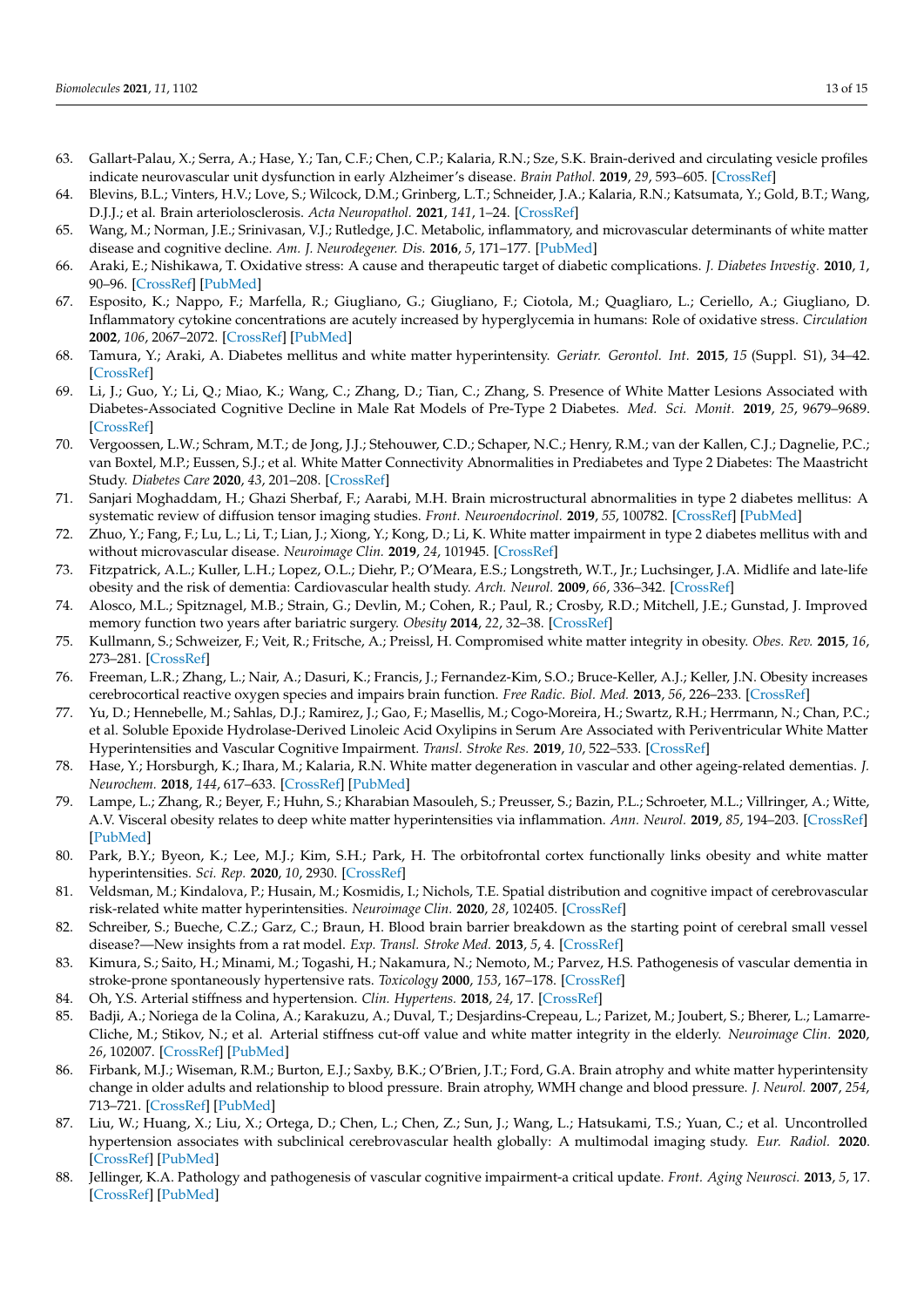- <span id="page-13-0"></span>89. Peters, R.; Peters, J.; Booth, A.; Anstey, K.J. Trajectory of blood pressure, body mass index, cholesterol and incident dementia: Systematic review. *Br. J. Psychiatry* **2020**, *216*, 16–28. [\[CrossRef\]](http://doi.org/10.1192/bjp.2019.156) [\[PubMed\]](http://www.ncbi.nlm.nih.gov/pubmed/31368428)
- <span id="page-13-1"></span>90. Amier, R.P.; Marcks, N.; Hooghiemstra, A.M.; Nijveldt, R.; van Buchem, M.A.; de Roos, A.; Biessels, G.J.; Kappelle, L.J.; van Oostenbrugge, R.J.; van der Geest, R.J.; et al. Hypertensive Exposure Markers by MRI in Relation to Cerebral Small Vessel Disease and Cognitive Impairment. *JACC Cardiovasc. Imaging* **2021**, *14*, 176–185. [\[CrossRef\]](http://doi.org/10.1016/j.jcmg.2020.06.040)
- <span id="page-13-2"></span>91. Lane, C.A.; Barnes, J.; Nicholas, J.M.; Sudre, C.H.; Cash, D.M.; Parker, T.D.; Malone, I.B.; Lu, K.; James, S.N.; Keshavan, A.; et al. Associations between blood pressure across adulthood and late-life brain structure and pathology in the neuroscience substudy of the 1946 British birth cohort (Insight 46): An epidemiological study. *Lancet Neurol.* **2019**, *18*, 942–952. [\[CrossRef\]](http://doi.org/10.1016/S1474-4422(19)30228-5)
- <span id="page-13-3"></span>92. Power, M.C.; Tingle, J.V.; Reid, R.I.; Huang, J.; Sharrett, A.R.; Coresh, J.; Griswold, M.; Kantarci, K.; Jack, C.R., Jr.; Knopman, D.; et al. Midlife and Late-Life Vascular Risk Factors and White Matter Microstructural Integrity: The Atherosclerosis Risk in Communities Neurocognitive Study. *J. Am. Heart Assoc.* **2017**, *6*. [\[CrossRef\]](http://doi.org/10.1161/JAHA.117.005608) [\[PubMed\]](http://www.ncbi.nlm.nih.gov/pubmed/28522676)
- <span id="page-13-4"></span>93. Nam, K.W.; Kwon, H.M.; Jeong, H.Y.; Park, J.H.; Kwon, H.; Jeong, S.M. Serum homocysteine level is related to cerebral small vessel disease in a healthy population. *Neurology* **2019**, *92*, e317–e325. [\[CrossRef\]](http://doi.org/10.1212/WNL.0000000000006816)
- 94. Hassan, A.; Hunt, B.J.; O'Sullivan, M.; Bell, R.; D'Souza, R.; Jeffery, S.; Bamford, J.M.; Markus, H.S. Homocysteine is a risk factor for cerebral small vessel disease, acting via endothelial dysfunction. *Brain* **2004**, *127*, 212–219. [\[CrossRef\]](http://doi.org/10.1093/brain/awh023)
- <span id="page-13-5"></span>95. Larsson, S.C.; Traylor, M.; Markus, H.S. Homocysteine and small vessel stroke: A mendelian randomization analysis. *Ann. Neurol.* **2019**, *85*, 495–501. [\[CrossRef\]](http://doi.org/10.1002/ana.25440)
- <span id="page-13-6"></span>96. Sachdev, P.S.; Valenzuela, M.J.; Brodaty, H.; Wang, X.L.; Looi, J.; Lorentz, L.; Howard, L.; Jones, M.; Zagami, A.S.; Gillies, D.; et al. Homocysteine as a risk factor for cognitive impairment in stroke patients. *Dement. Geriatr. Cogn. Disord.* **2003**, *15*, 155–162. [\[CrossRef\]](http://doi.org/10.1159/000068481) [\[PubMed\]](http://www.ncbi.nlm.nih.gov/pubmed/12584431)
- <span id="page-13-7"></span>97. Sun, H.Y.; Qu, Q.M. Hypermethylation of ERa-A gene and high serum homocysteine level are correlated with cognitive impairment in white matter hyperintensity patients. *QJM* **2019**, *112*, 351–354. [\[CrossRef\]](http://doi.org/10.1093/qjmed/hcz031) [\[PubMed\]](http://www.ncbi.nlm.nih.gov/pubmed/30690641)
- <span id="page-13-8"></span>98. Liu, Z.; Zhao, Y.; Wang, X.; Zhang, H.; Cui, Y.; Diao, Y.; Xiu, J.; Sun, X.; Jiang, G. Low carotid artery wall shear stress is independently associated with brain white-matter hyperintensities and cognitive impairment in older patients. *Atherosclerosis* **2016**, *247*, 78–86. [\[CrossRef\]](http://doi.org/10.1016/j.atherosclerosis.2016.02.003) [\[PubMed\]](http://www.ncbi.nlm.nih.gov/pubmed/26868512)
- <span id="page-13-9"></span>99. Mutsaerts, H.J.; Palm-Meinders, I.H.; de Craen, A.J.; Reiber, J.H.; Blauw, G.J.; van Buchem, M.A.; van der Grond, J.; Box, F.M.; Group, P.S. Diastolic carotid artery wall shear stress is associated with cerebral infarcts and periventricular white matter lesions. *Stroke* **2011**, *42*, 3497–3501. [\[CrossRef\]](http://doi.org/10.1161/STROKEAHA.111.614453)
- <span id="page-13-10"></span>100. Kuriyama, N.; Mizuno, T.; Yasuike, H.; Matsuno, H.; Kawashita, E.; Tamura, A.; Ozaki, E.; Matsui, D.; Watanabe, I.; Koyama, T.; et al. CD62-mediated activation of platelets in cerebral white matter lesions in patients with cognitive decline. *Arch. Gerontol. Geriatr.* **2016**, *62*, 118–124. [\[CrossRef\]](http://doi.org/10.1016/j.archger.2015.09.001) [\[PubMed\]](http://www.ncbi.nlm.nih.gov/pubmed/26388436)
- <span id="page-13-11"></span>101. Nazzal, S.; Hijazi, B.; Khalila, L.; Blum, A. Diagonal Earlobe Crease (Frank's Sign): A Predictor of Cerebral Vascular Events. *Am. J. Med.* **2017**, *130*, 1324.e1321–1324.e1325. [\[CrossRef\]](http://doi.org/10.1016/j.amjmed.2017.03.059)
- <span id="page-13-12"></span>102. Koyama, T.; Watanabe, H.; Ito, H. The association of circulating inflammatory and oxidative stress biomarker levels with diagonal earlobe crease in patients with atherosclerotic diseases. *J. Cardiol.* **2016**, *67*, 347–351. [\[CrossRef\]](http://doi.org/10.1016/j.jjcc.2015.06.002) [\[PubMed\]](http://www.ncbi.nlm.nih.gov/pubmed/26162942)
- <span id="page-13-13"></span>103. Lee, J.S.; Park, S.; Kim, H.J.; Kim, Y.; Jang, H.; Kim, K.W.; Rhee, H.Y.; Yoon, S.S.; Hwang, K.J.; Park, K.C.; et al. Diagonal Earlobe Crease is a Visible Sign for Cerebral Small Vessel Disease and Amyloid-beta. *Sci. Rep.* **2017**, *7*, 13397. [\[CrossRef\]](http://doi.org/10.1038/s41598-017-13370-8) [\[PubMed\]](http://www.ncbi.nlm.nih.gov/pubmed/29042572)
- <span id="page-13-14"></span>104. Nasrallah, I.M.; Pajewski, N.M.; Auchus, A.P.; Chelune, G.; Cheung, A.K.; Cleveland, M.L.; Coker, L.H.; Crowe, M.G.; Cushman, W.C.; Cutler, J.A.; et al. Association of Intensive vs. Standard Blood Pressure Control with Cerebral White Matter Lesions. *JAMA* **2019**, *322*, 524–534. [\[CrossRef\]](http://doi.org/10.1001/jama.2019.10551) [\[PubMed\]](http://www.ncbi.nlm.nih.gov/pubmed/31408137)
- 105. Williamson, J.D.; Pajewski, N.M.; Auchus, A.P.; Bryan, R.N.; Chelune, G.; Cheung, A.K.; Cleveland, M.L.; Coker, L.H.; Crowe, M.G.; Cushman, W.C.; et al. Effect of Intensive vs. Standard Blood Pressure Control on Probable Dementia: A Randomized Clinical Trial. *JAMA* **2019**, *321*, 553–561. [\[CrossRef\]](http://doi.org/10.1001/jama.2018.21442) [\[PubMed\]](http://www.ncbi.nlm.nih.gov/pubmed/30688979)
- <span id="page-13-15"></span>106. White, W.B.; Wakefield, D.B.; Moscufo, N.; Guttmann, C.R.G.; Kaplan, R.F.; Bohannon, R.W.; Fellows, D.; Hall, C.B.; Wolfson, L. Effects of Intensive Versus Standard Ambulatory Blood Pressure Control on Cerebrovascular Outcomes in Older People (INFINITY). *Circulation* **2019**, *140*, 1626–1635. [\[CrossRef\]](http://doi.org/10.1161/CIRCULATIONAHA.119.041603)
- <span id="page-13-16"></span>107. Smith, E.E.; Barber, P.; Field, T.S.; Ganesh, A.; Hachinski, V.; Hogan, D.B.; Lanctôt, K.L.; Lindsay, M.P.; Sharma, M.; Swartz, R.H.; et al. Canadian Consensus Conference on Diagnosis and Treatment of Dementia (CCCDTD)5: Guidelines for management of vascular cognitive impairment. *Alzheimer's Dement.* **2020**, *6*, e12056. [\[CrossRef\]](http://doi.org/10.1002/trc2.12056)
- <span id="page-13-17"></span>108. Iadecola, C.; Duering, M.; Hachinski, V.; Joutel, A.; Pendlebury, S.T.; Schneider, J.A.; Dichgans, M. Vascular Cognitive Impairment and Dementia: JACC Scientific Expert Panel. *J. Am. Coll. Cardiol.* **2019**, *73*, 3326–3344. [\[CrossRef\]](http://doi.org/10.1016/j.jacc.2019.04.034)
- <span id="page-13-18"></span>109. Redel, J.M.; Dolan, L.M.; DiFrancesco, M.; Vannest, J.; Shah, A.S. Youth-Onset Type 2 Diabetes and the Developing Brain. *Curr. Diabetes Rep.* **2019**, *19*, 3. [\[CrossRef\]](http://doi.org/10.1007/s11892-019-1120-y)
- <span id="page-13-19"></span>110. Roberts, R.O.; Knopman, D.S.; Przybelski, S.A.; Mielke, M.M.; Kantarci, K.; Preboske, G.M.; Senjem, M.L.; Pankratz, V.S.; Geda, Y.E.; Boeve, B.F.; et al. Association of type 2 diabetes with brain atrophy and cognitive impairment. *Neurology* **2014**, *82*, 1132–1141. [\[CrossRef\]](http://doi.org/10.1212/WNL.0000000000000269)
- <span id="page-13-20"></span>111. Groeneveld, O.N.; Moneti, C.; Heinen, R.; de Bresser, J.; Kuijf, H.J.; Exalto, L.G.; Boomsma, J.M.; Kappelle, L.J.; Barkhof, F.; Prins, N.D. The clinical phenotype of vascular cognitive impairment in patients with Type 2 diabetes mellitus. *J. Alzheimer's Dis.* **2019**, *68*, 311–322. [\[CrossRef\]](http://doi.org/10.3233/JAD-180914) [\[PubMed\]](http://www.ncbi.nlm.nih.gov/pubmed/30775988)